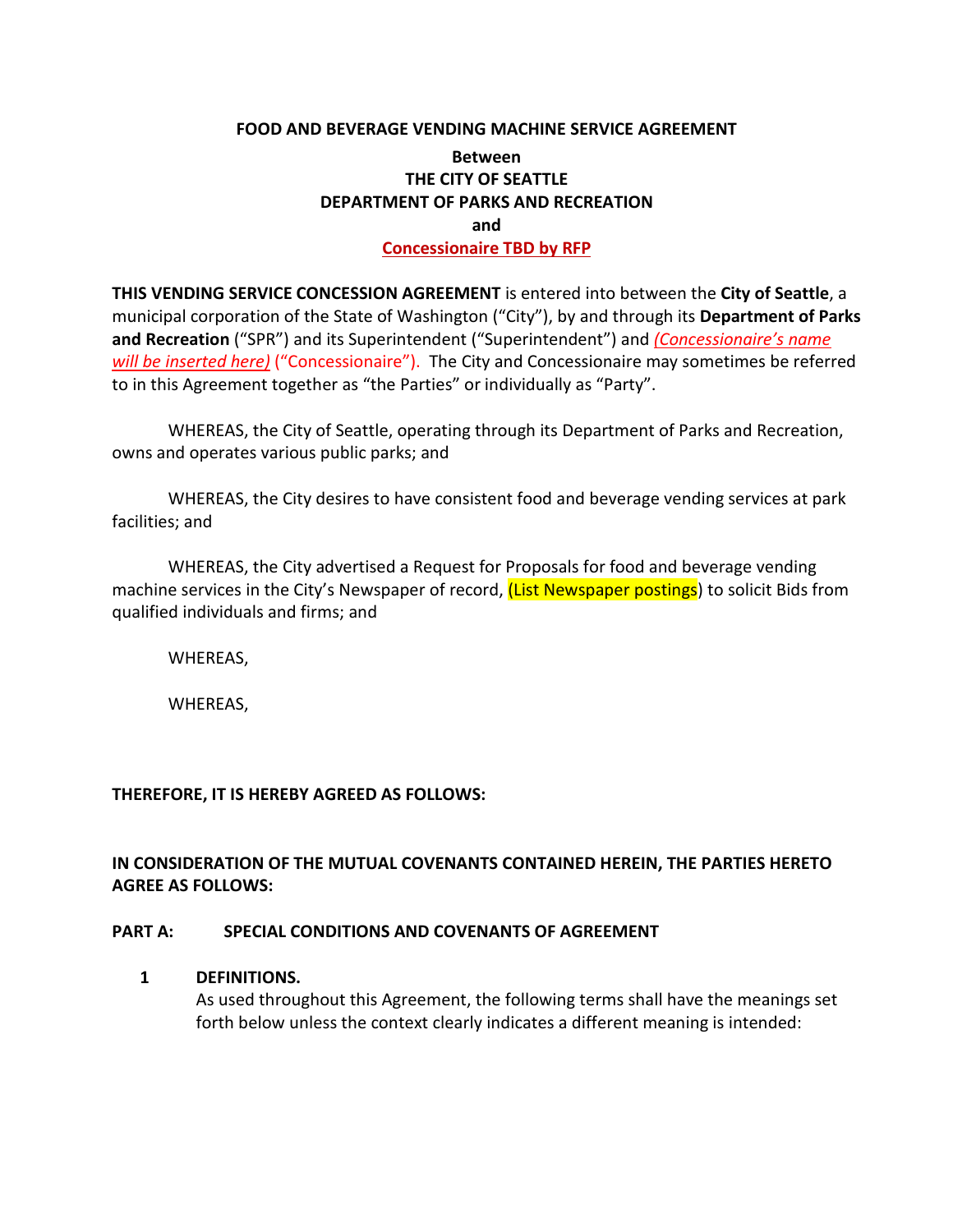- **A. City.** "City" means The City of Seattle and its Department of Parks and Recreation "SPR", any division, section, unit, or entity of that Department and any of the officers or other officials lawfully representing the Department.
- **B. Concessionaire.** "Concessionaire" means the party granted concessionaire rights and privileges under this Agreement.
- **C. Department.** "SPR" shall mean The City of Seattle, Department of Parks and Recreation.
- **D. DSB.** "DSB" shall refer to Washington State Department, Services of the Blind**.**
- **E. Vending Products.** As used within this Agreement, "Vending Products" shall include frozen food products, packaged nuts, baked chips, snacks, fruits, vegetables, packaged foods, diet soda, water, various beverages, and popcorn.
- **F. Adjusted Gross Sales.** "Adjusted Gross Sales" shall mean all sales and revenue received from all vending machines granted in this agreement reduced only by sales tax collected.
- **G. Superintendent.** "Superintendent" as used herein in regard to the making of inspections, or interpretations; the granting or acquisition of permission, consent, approval, rights, and acting on discretionary matters, etc., shall mean the City's Superintendent of Parks and Recreation or such official's designee.
- **H. Premises.** "Premises" shall mean locations on SPR property and within SPR buildings where the Concessionaire is granted the right to place vending machines.
- **I. Energy Star. "**Energy Star" shall mean that government-backed program that helps business and individual protect the environment through superior energy efficiency. Energy Star compliant products meet strict energy efficiency guidelines set by the EPA and US Department of Energy.
- **J. VendingMiser.** "VendingMiser" (patented) represents a technology, which significantly reduces energy consumption without compromising the vended product. Utilizing a custom passive infrared sensor, VendingMiser powers down a vending machine when the area surrounding it is unoccupied and automatically repowers the vending machine when the area is reoccupied.
- **K. Term. "**Term" when used in this agreement includes both the Initial Term and the Extended Term unless clearly indicates otherwise**.**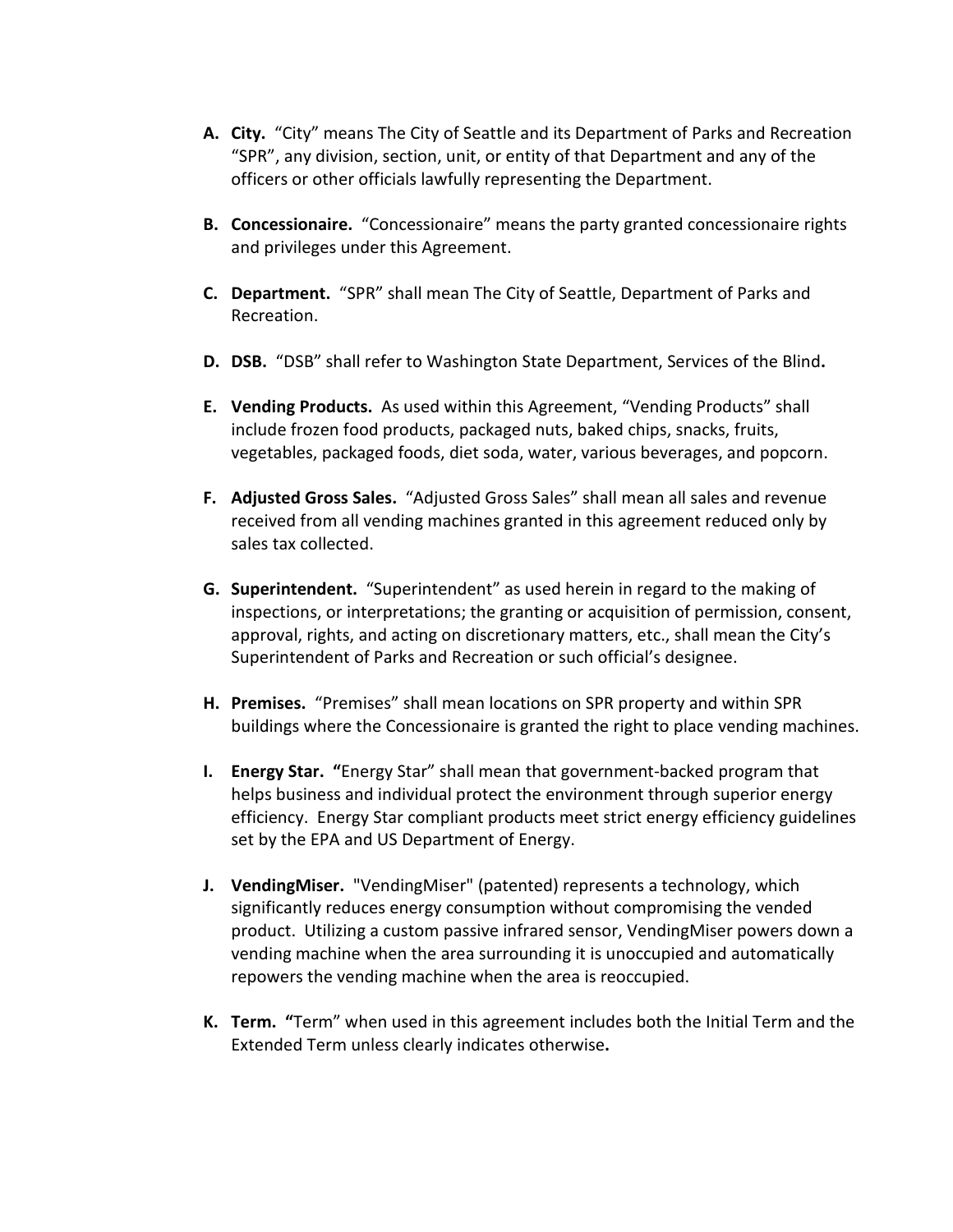## **2 GRANT OF CONCESSION.**

SPR hereby grants to the Concessionaire for the full term of this Agreement upon the conditions, limitations, reservations, and provisions herein, the exclusive right and privilege to operate a business consisting of food and beverage vending machine services approved by SPR at SPR properties in the locations listed in Exhibit A – Vending Locations to this Agreement. SPR reserves to itself the rights to offer or to grant any third party the right to offer Vending Products in locations not listed on Exhibit  $A -$ Vending Locations. SPR reserves the right to cancel and remove any locations listed in Exhibit A – Vending Locations by sending written notice to the Concessionaire thirty days in advance of cancellation.

## **3 TERM OF AGREEMENT.**

- **A. Initial Term:** So long as Concessionaire has executed the agreement(s) required under Section 5 (C) of this Agreement, this Agreement shall commence (**DATE AND TIME)** and shall expire at (**DATE AND TIME**), unless terminated earlier pursuant to the provisions hereof.
- **B. Extended Term:** At the Superintendent's discretion, this agreement may be extended for one additional five-year term. If the Concessionaire would like to extend the existing agreement, Concessionaire must send written notice to the Superintendent 180 days prior to the termination date of this agreement in which the Superintendent has 60 days to notify Concessionaire of the decision to extend. The Concessionaire must be current on all payments and compliant with this agreement to extend.

## **4 TERMINATION.**

Either party may terminate this Agreement by giving the other party 60 days written notice of its intention to so terminate

## **5 CONCESSIONAIRE RESPONSIBILITIES.**

- **A. Healthy Menu Offerings.** The Concessionaire shall always stock all vending machines exclusively with health-conscious food and beverage selections that meet the "Healthiest and/or Healthier" products selection criteria referenced in Exhibit B – Healthy Vending Ordinance and Guidelines. Company will only provide high quality, name brand merchandise that is within its "Best by Date". Company will remove all merchandise that is beyond its "Best by Date". Company will not stock low-end or off-brand products in its market.
- **B. Vending Service**. Concessionaires shall ensure that vending services must be filled in accordance with customer demand so that no more than 20% of the slots are empty at any one time.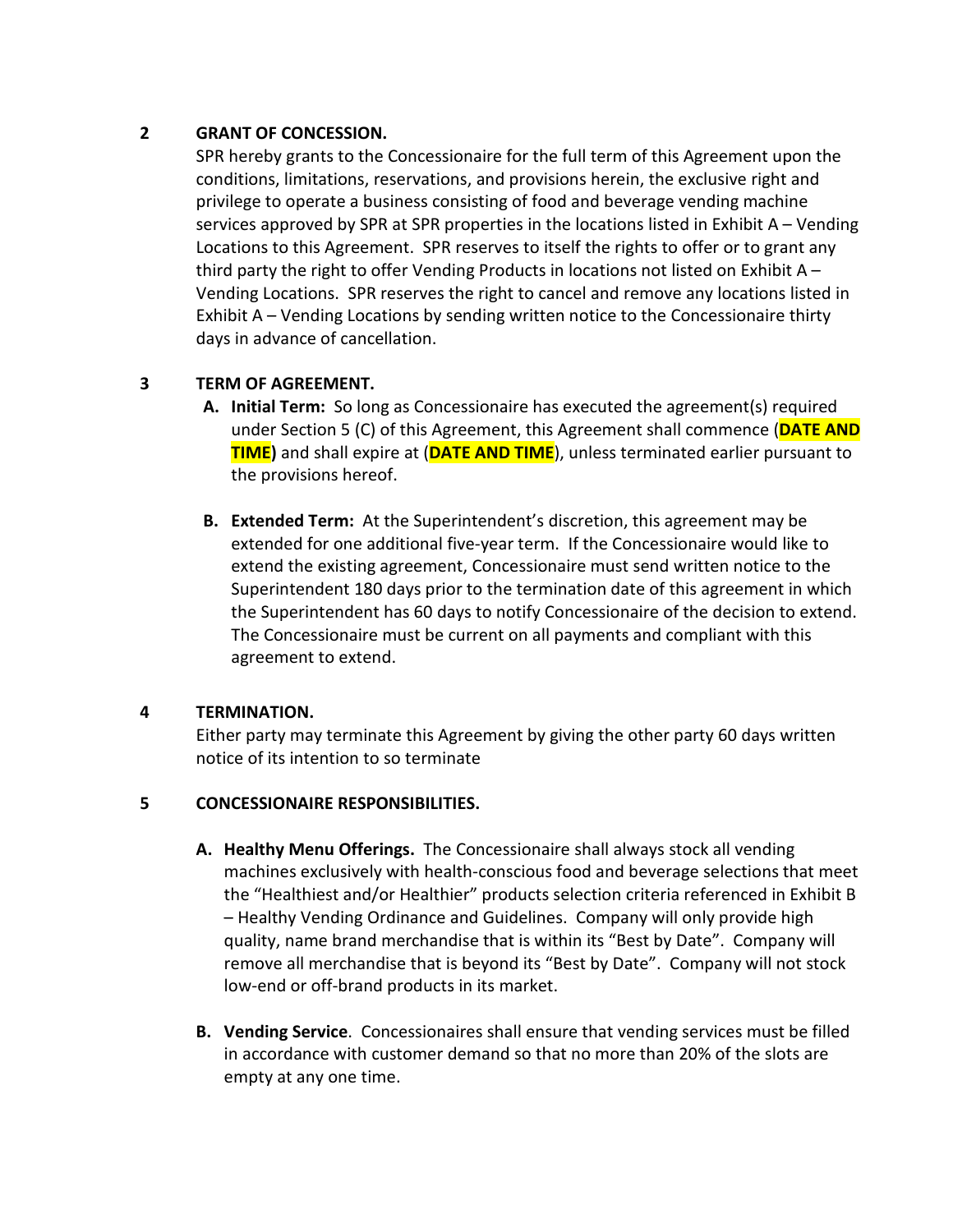- **C. Washington State Department Services for the Blind (DSB).** As a condition precedent to the commencement of this Agreement, Concessionaire must execute a separate commission agreement ("Commission Agreement") with the State Department of Services for the Blind (DSB), as required by State law currently codified at RCW 74.18.230 and regulations currently codified at WAC 67-35-160. This Commission Agreement will control payments to DSB for all Administrative Vending Service Locations. Current Administrative Vending Service Locations are set out in Exhibit A and are subject to change at any time at SPR's sole discretion. An increase in Administrative Vending Service Locations would increase the amount Concessionaire owes DSB. The form of this Commission Agreement will be provided by DSB directly to Concessionaire. Concessionaire shall maintain in full force and effect the Concession Agreement, as is may be updated pursuant to DSB requirements or Washington law, throughout the term of this Agreement. Pursuant to Washington law and the terms of the Commission Agreement , **Concessionaire shall pay DSB** directly a concession fee equal to (percentage determined by RFP) of Concessionaire's total Adjusted Gross Sales for all Administrative Vending Service Locations (as the term is used and listed in Exhibit A). Except as specified in Exhibit A, payment to DSB will be in addition to and does not replace the other payments due to SPR under this Agreement. Concessionaire will provide to SPR the most current copy of the DSB Commission Agreement as well as send SPR monthly sales reports for all Administration Vending Service Locations. Any failure by Concessionaire to provide monthly sales reports or to make all payments required by the DSB Commission Agreement shall be a breach of this Agreement and subject Concessionaire to contractual remedies by City in addition to any remedies that may be available to the State or DSB.
- **D. Pay Monthly Concession Fees to SPR** Concessionaire shall pay SPR Concession Fee payments hereinafter be referred to as the "Concession Fee". Concession Fee payments for all public vending machines shall be sent to SPR.
	- **1 Public Vending Machine Sale, Concessionaire** shall pay SPR, a concession fee equal to (percentage determined by RFP) of Concessionaire's total Adjusted Gross Sales or a minimum annual payment of \$25,000 (Twenty-Five Thousand dollars), whichever is greater for all public serving vending machines.
		- **a. Concession Fee Commencement date and Installments:**  Concessionaire shall pay Concession Fee monthly which will commence the first full month following the Commencement Date "(Rent Commencement Date") and thereafter Concession Fee shall be paid in monthly installments for the duration of the term. Concessionaire monthly installment payment will be based on the Concessionaire monthly sales report. SPR will prepare and send to Concessionaire a monthly invoice.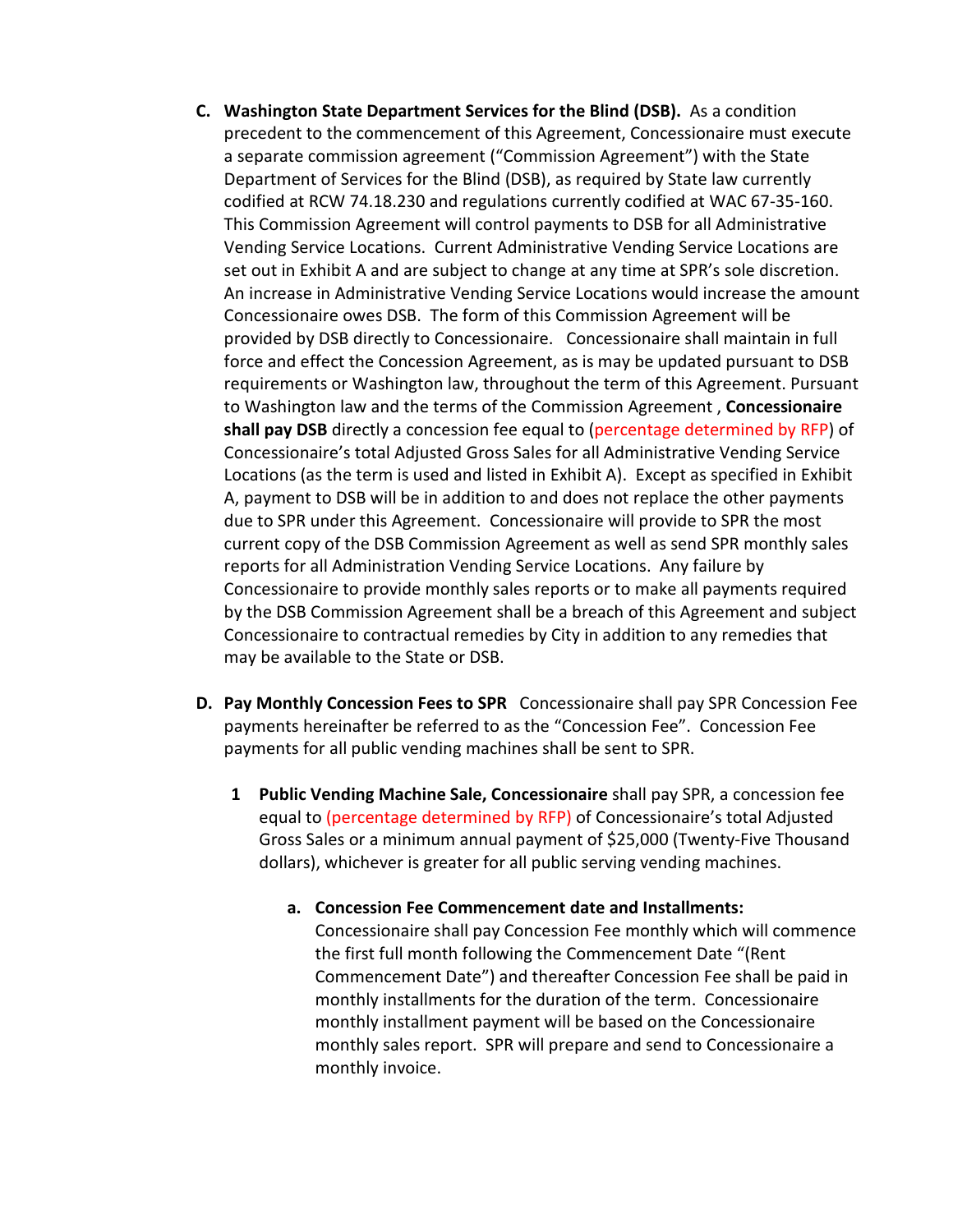- **b. Monthly Invoice Amount:** SPR will send to Concessionaire an installment of the annual rent monthly invoice based on the (percentage determined by RFP) of Adjusted Gross Sales.
- **c. Annual Minimum Payment:** If the total monthly Concession Fees paid to the City based on the percentage of Adjusted Gross Sales accumulated through December is less than \$25,000, then SPR will invoice Concessionaire the balance due in the December sales invoice sent in January.
	- If SPR determines in its sole discretion that the annual minimum sales of \$25,000 were not reached due to partial year's operation caused by system wide SPR facility closures or commencement or expiration of agreement, SPR will adjust the annual minimum of \$25,000 by the percentage of months that SPR determines the Concessionaire was not able to operate.
- **2 Reporting Sales:** Concessionaire shall submit a monthly concession fee report ("Monthly Sales Report") that provides income and fee data for each SPR location served by the concessionaire. Monthly Sales Report will list each vending location and sales data in the format required by SPR. Monthly Sales Report shall be due on or before the  $5<sup>th</sup>$  of the months for the previous month sales. The Concessionaire shall include any supporting documentation that may be required. Concession fee calculation shall be shown in the Monthly Sales Report. The Concessionaire will explain in writing monthly all increases or decreases in revenue to the satisfaction of SPR. The Concessionaire shall also provide SPR with information about conditions impacting the vending services, planned marketing activities, changes in Concessionaire's operations, or other factors affecting the vending service and/or sales.
- **3 Invoices:** SPR will invoice the concessionaire for the concession fees reported above (section D.2) no later than the 10th day of the month. Invoices will be delivered electronically via email to the concessionaire. Payment is due ten days from the date of the invoice as described below (section D.4).
- **4 SPR Public Vending Commission Payment Location:** All City invoices' payments shall be made payable to City of Seattle Treasury and delivered to:

*By mail:* Treasury Department Accounts Receivable PO Box 94626 Seattle, Washington 98124-6926

**Hand delivered:** Seattle Municipal Tower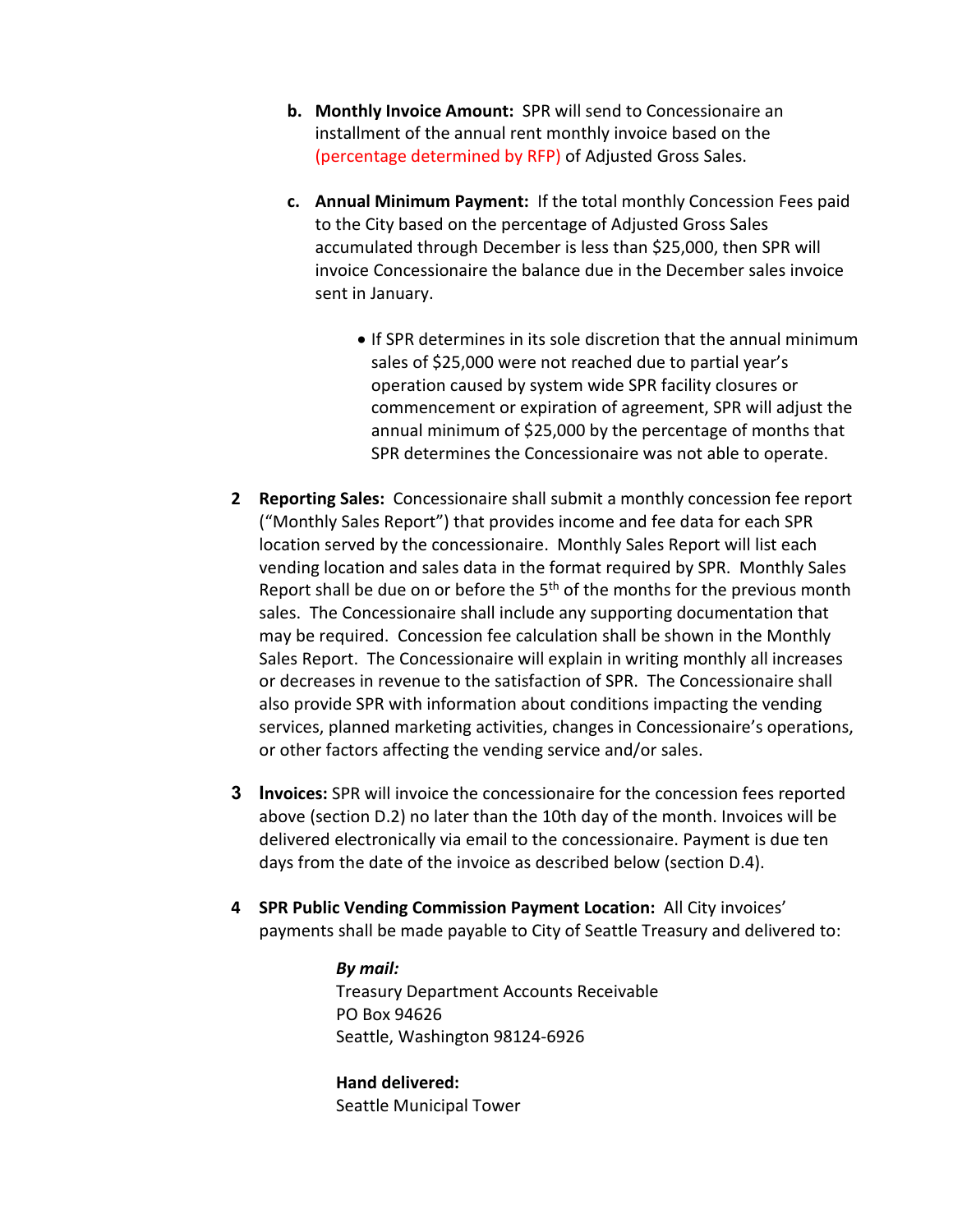4<sup>th</sup> Floor, Customer Service Center 700 5th Avenue Seattle, WA 98124-4127

- **5 Late & Refused Payment:** In the event Concessionaire fails to pay any sum after such amount is due to the City, such amount shall bear interest at the rate of twelve percent (12%) per annum from the date due until the date paid. Additionally, a twenty-dollar (\$20.00) charge shall be paid by Concessionaire to the City for each check refused payment for insufficient funds or any other reason. If any of the aforementioned fees or charges change, SPR shall provide a written explanation to Concessionaire of the amount by which such fees and charges have changed.
- **6 Taxes, Levies And Assessments** The Concessionaire shall be responsible for and pay before delinquency, all taxes, levies, and assessments of any nature and kind whatsoever, that at any time hereafter may be levied, assessed, or otherwise imposed upon the Concession as a result of the Concessionaire's activities that are or become payable during the term of this Agreement including, but not limited to, taxes arising out of the business conducted such as sale of goods; taxes levied on equipment and taxes on the Concessionaire's interest in this Agreement.
- **E. Records:** The Concessionaire shall maintain a clear and documented set of books, records, documents, and other evidence reflecting all business activity conducted at the Concession Premises, including vending sales, credit card charge records, and any other data relating to the determination of Gross Sales and the calculation of the Concession Fee.
- **F. Audit:** Concessionaire shall permit its records to be inspected by City, with reasonable notice, and Concessionaire's records shall be subject to copying and audit by SPR, City, the Office of the State Auditor, and other officials so authorized by law, rule, regulation, or contract. The Concessionaire shall ensure that this right of inspection, audit, and copying is a condition of any sub-concession agreement or other arrangement under which any person or entity other than Concessionaire is permitted to carry on a business activity in, on, or from the Concession Premises. The Concessionaire shall not be required to staff City's audit of Concessionaire's financial records, and City shall solely bear the costs associated with its inspection of Concessionaire's financial activity under this Agreement.
- **G. Retention:** Concessionaire shall retain all financial books, records, documents, refunds, credit card records and other material relevant to the financial activity under this agreement for six (6) years after the expiration or termination of any calendar year under the Agreement. The obligations in Part A, Section 5-G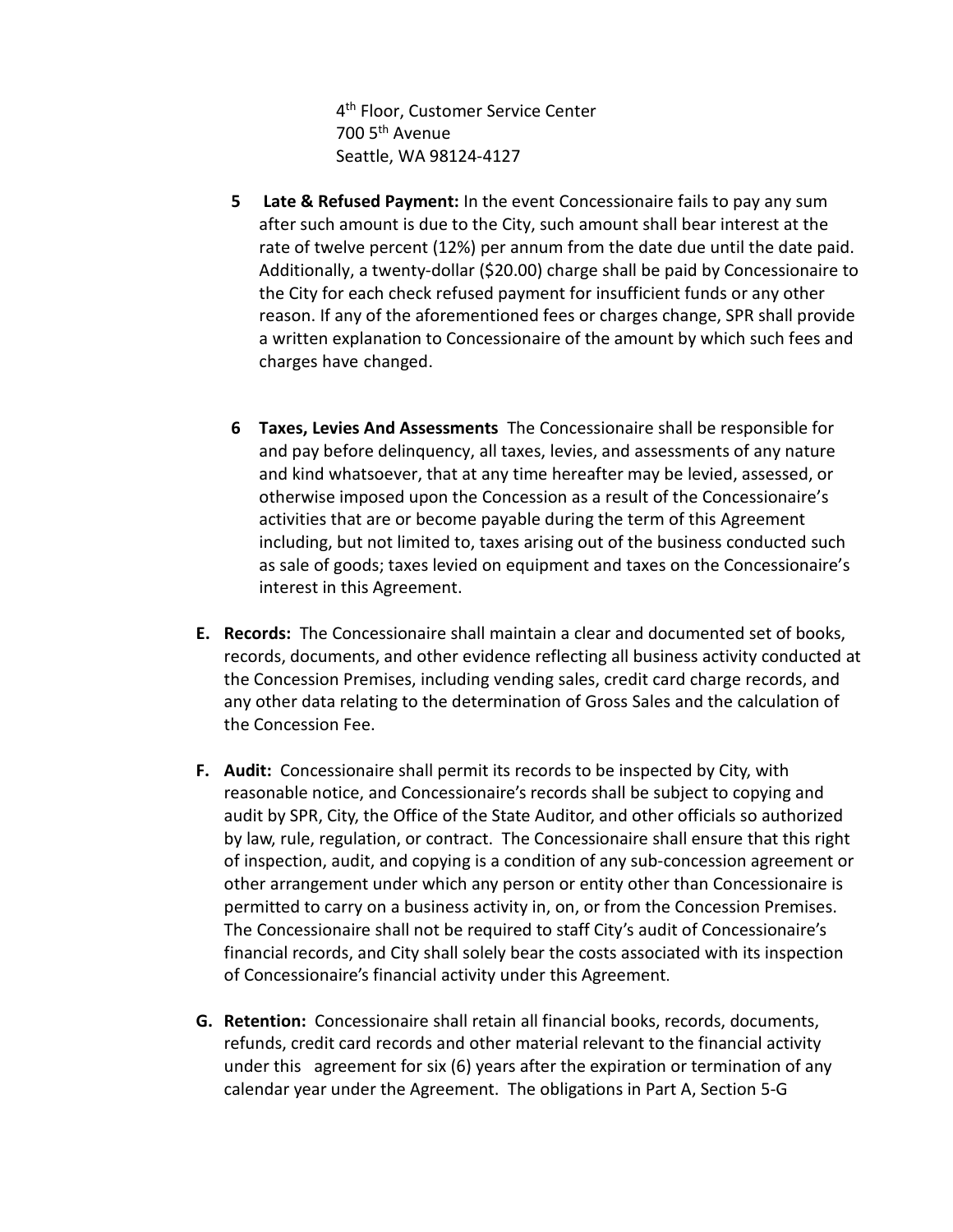Retention shall survive termination or expiration of the Agreement for the applicable duration of any statute of limitations.

- **H. Vending Machines:** The Concessionaire shall initially install vending machines at SPR locations listed in **Exhibit A – Vending Locations**. The location of all vending machines on the premises must be approved in advance by the Superintendent or the Superintendent designee.
	- **1 Type and Number**: The type and number of vending machines shall be as described in the Concessionaire's Bid Response attached as **Exhibit C – RFP Bid Response**
	- **2 Condition:** All vending machines installed must be National Sanitation Foundation (NSF) approved and Underwriter Laboratories (UL) certified as well as be modern in design. SPR reserves the right to request replacement of machine that is deemed, in the opinion of SPR, unsuitable and/or unreliable. Should technology advances produce new types of vending machines services or changes in customer or SPR preferences require the addition of new variety of vending services, SPR and the Concessionaire will negotiate agreeable fee structures for these new machines.
	- **3 Energy Efficient:** The vending machines provided by the Concessionaire shall be fully Energy Star compliant and/or equipped with Vending Misers or other conservation technology that is acceptable to SPR.
	- **4 ADA Requirement:** All vending machines and associated parts must meet current ADA standards; including but not limited to the requirement for all operable parts to meet the required reach ranges, between 15" and 48" above finish floor.
	- **5 Electrical Improvements:** The Concessionaire may at it sole expense and with SPR prior approval add or modify electrical services for vending machines. Modifications to the existing electrical service may be performed by a licensed electrician with approval by SPR Park Engineer. Electrical construction projects must be inspected and approved by SPR at the Concessionaires expense.
	- **6 Service Hours:** The Concessionaire shall service vending machines during the hours that SPR facilities are open to the public. SPR will not furnish the Concessionaire either keys to all facilities or a master key for all facilities.
	- **7 Cleaning and Maintenance**: Concessionaire at its sole expense shall be responsible for cleaning and maintaining all machines. Concessionaire will service and clean its vending machines at least every other week and more frequently if required by SPR.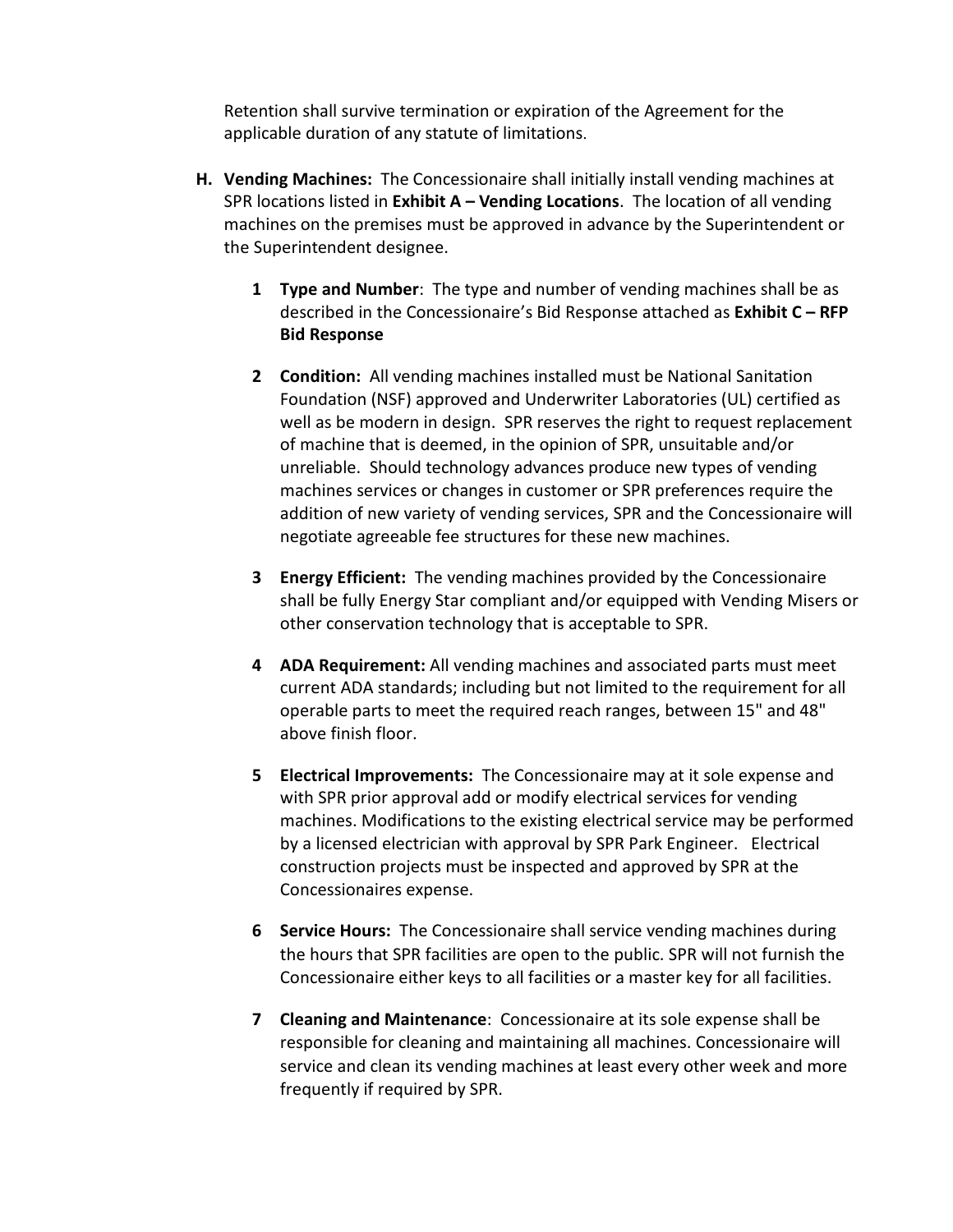- **8 Payment Options:** All vending machines will be equipped with multiple way to receive payment to include cash and credit/debit.
- **9 Advertisement on Machines:** Vending machine provided by the Concessionaire shall be generic machines and must not identify a brand or advertise a product, brand, or company, except the button to purchase the product can identify the product being purchased.
- **10 Ownership:** All vending machine and all unsold merchandise, money in vending machine and supplies installed on the premises shall remain the sole property of the Concessionaire. All personal property and machines or the Concessionaire that are placed on the premises are at the Concessionaire sole risk. Concessionaire hereby releases the City from any claims arising from the loss or damages to Concessionaire's property.
- **11 Prohibited Products and Containers.** The Concessionaire shall not offer for sale: tobacco or smoking, vaping, liquor, marijuana, gambling or weapon products, any products that require the purchaser to be over eighteen (18) years of age, any equipment or supplies for use with the above items, any illegal or over-the-counter drugs, or any products in glass containers. At the Superintendent's sole discretion, other products may be prohibited for sale. This AGREEMENT is for vending only of food and beverages for consumption by all ages.
- **I. Pricing and Price Adjustments:** Initial prices, portions and/or retail prices shall be as set forth in *Insert Concessionaire's Name* RFP Bid Response as attached as Exhibit C – RFP Bid Response unless modified in writing.

## **J. PRICE ADJUSTMENT:**

Each year by July 1st, the Concessionaire may submit a written request to SPR for price increases to reflect inflationary increases being charged to the Concessionaire. The Concessionaire shall document the economic rationale for the proposed increases to the sole satisfaction of SPR. Price increases should not exceed the inflation rate as posted in the Consumer Price Index for All Urban Consumers (CPI-U) for Seattle–Tacoma–Bellevue for the previous year. Any change to the vending product prices remains subject to the Superintendent's approval.

- **K. Signs**: The Concessionaire shall obtain SPR's prior approval for all signs, posters and displays to be used on the Concession Premises.
- **L. Concessionaire Operation and Services.**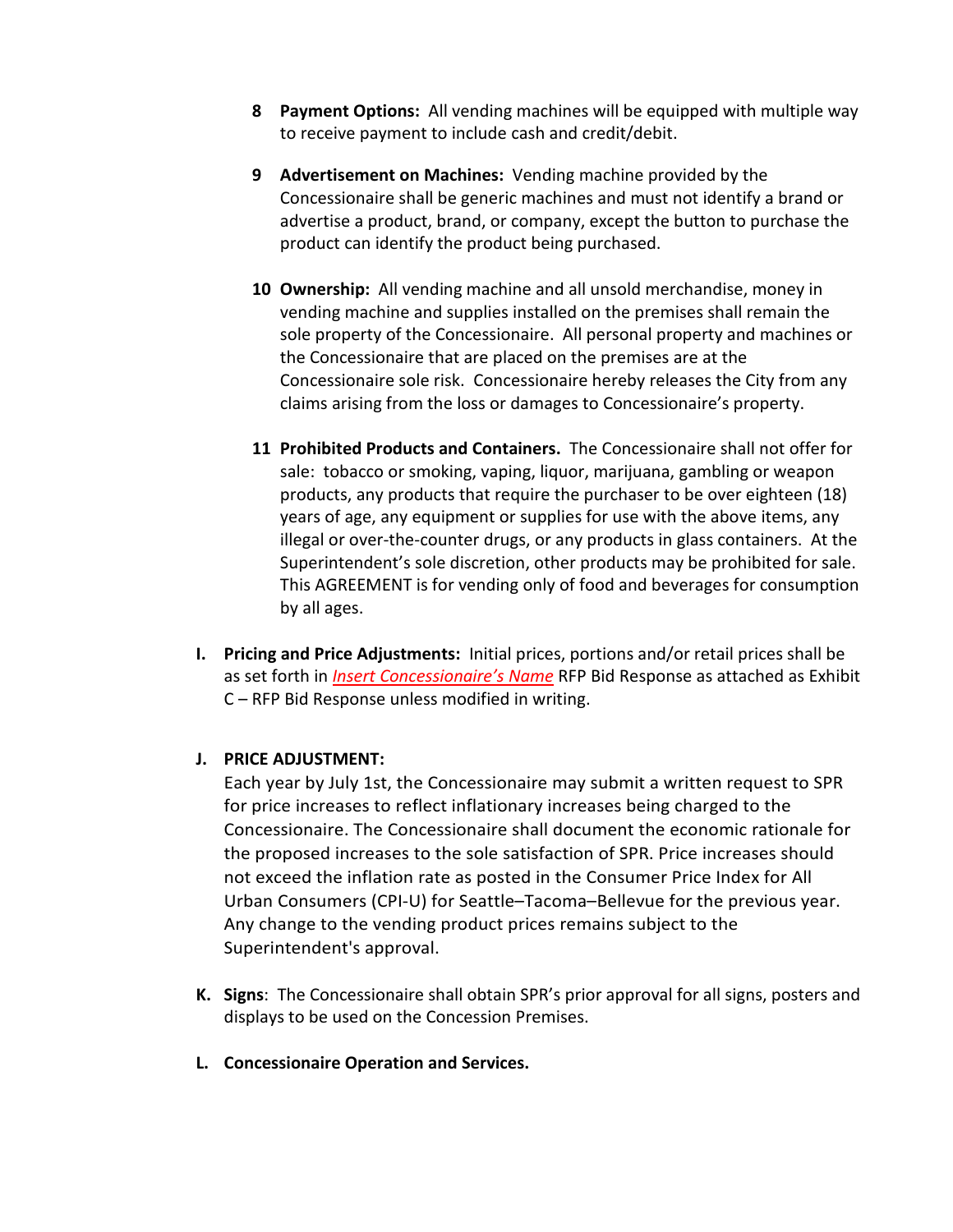- **1 Customer Service**: The Concessionaire, its agents, and employees shall render courteous service to the public with a goal of adding to the public use and enjoyment of the Premises. The Concessionaire shall operate and conduct business in the facilities in a businesslike manner and will not permit any acts or conduct on the part of the Concessionaire's employees that would be detrimental to SPR's operation of the park or citizen use of the park.
- **2 Refunds:** The Concessionaire shall reimburse vending customers directly and take appropriate actions to dissolve any and all customer concerns.
- **3 Staffing and Training**: The Concessionaire shall at all times staff the vending service operation with sufficient, well-trained staff to serve the vending machines in a safe and efficient manner.
- **4 Background Investigation:** The Concessionaire shall provide information if requested SPR about the Concessionaire's personnel for the purposes of a background investigation required by law for all Concessionaire staff and subcontractors working on the Premises.

## **6 SPR RESPONSIBILITY.**

- **A. Space.** SPR shall provide space on the premises for the Concessionaire's vending equipment. No storage space for Concessionaire supplies, inactive equipment, or vehicles will be provided on SPR property.
- **B. Access:** SPR shall provide the Concessionaire with access to the Premises during SPR's usual hours of operation.
- **C. Utilities.** SPR agrees to provide Concessionaire access to existing, currently available electrical service to operate the Concessionaire's vending machines. The Concessionaire will not be billed separately for utility usage, as that cost is built into the Concession Fees paid by the Concessionaire to SPR.
- **D. Trash Removal.** SPR will provide trash receptacles and recycling bins for vending product cans, single service vending product wrappers, and single service vending product containers discarded by customers. The Concessionaire shall remove all boxes and shipping material from SPR property.
- **E. Notification of Malfunction.** SPR will monitor customer treatment of machines and will notify the Concessionaire as soon as possible when the equipment is not performing properly. In the event of burglary of money and/or vandalism the machines, SPR will notify the Concessionaire as soon as possible and the Concessionaire shall complete a SPR incident report. SPR's monitoring and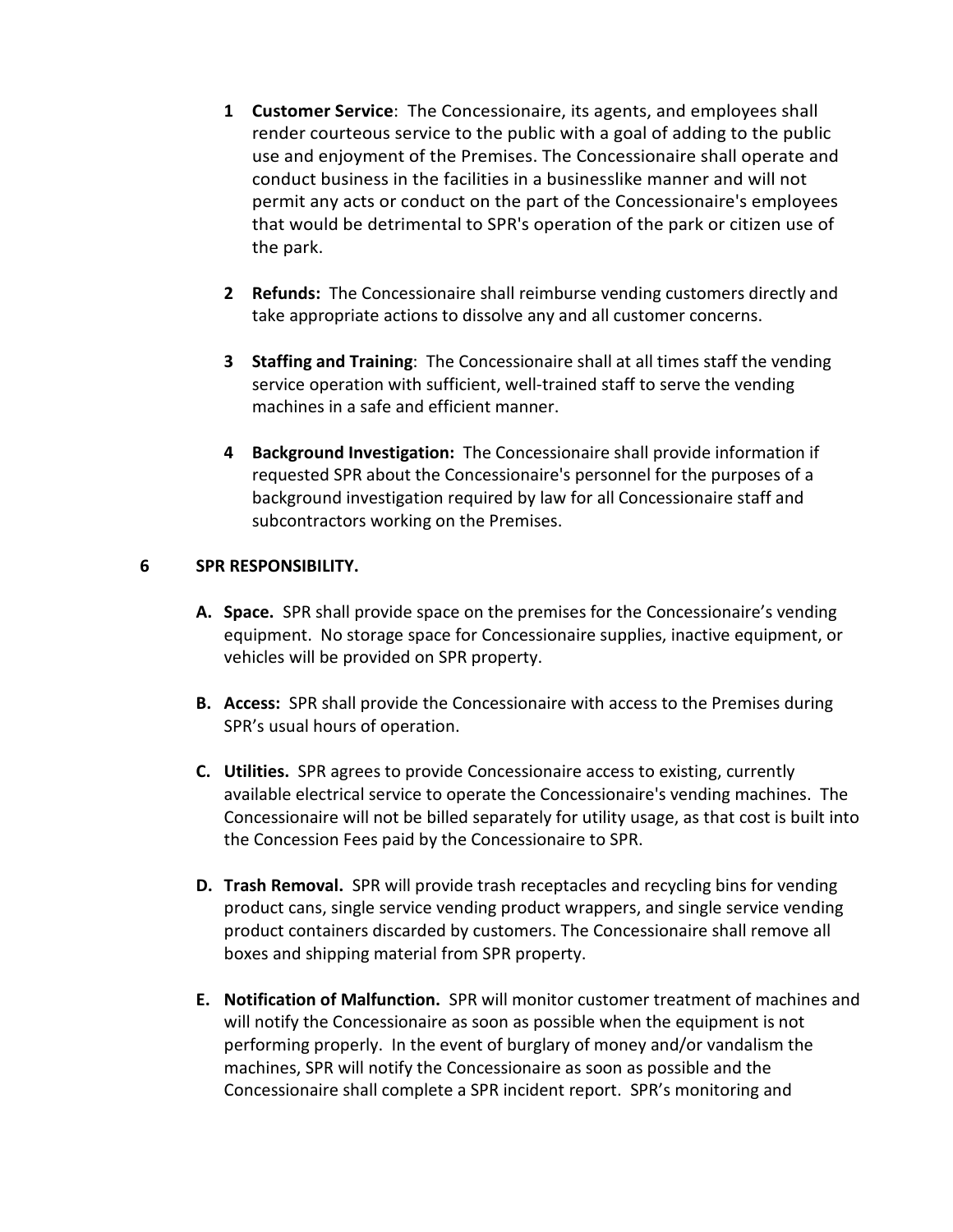notification under this section shall not reduce or amend the Concessionaire's assumption of the risk of loss or damages to the machine under Part A, Section 5-H - Ownership.

**F. Janitorial Services.** SPR will perform routine housekeeping and janitorial services in the areas around the vending machines.

## **7 COMPLIANCE WITH THE LAW.**

The Concessionaire shall comply with all applicable laws of the United States of America and the State of Washington; the Charter and ordinances of the City of Seattle; and rules and regulations of each of them and with orders and directives of public officials implementing the same.

## **8 NON AND AFFIRMATIVE ACTION IN EMPLOYMENT.**

The Concessionaire will comply with all applicable equal employment opportunity and nondiscrimination laws of the United States, the State of Washington, and the City of Seattle, including but not limited to Chapters 14.04, 14.10, and 20.42 of the Seattle Municipal Code (SMC), as they may be amended, and rules, regulations, orders, and directives of the associated administrative agencies and their officers. Failure to comply with any of the terms of these provisions shall be a material breach of the Agreement.

## **9 BINDING EFFECT.**

This Agreement shall be subject to the written approval of the Superintendent of the Department of Parks and Recreation and shall not be binding until so approved.

## **10 LICENSES AND PERMITS.**

The Concessionaire shall provide a copy of its current City of Seattle business license to SPR prior to placing any equipment on the Premises. The Concessionaire shall obtain and maintain at its sole expense all required permits and licenses to conduct business in the City of Seattle and the State of Washington. The Concessionaire shall keep all licenses current throughout the term of this Agreement and shall supply copies of these licenses to SPR at the address shown in this Agreement.

## **11 SATISFYING ALL CONDITIONS OF THE AGREEMENT.**

The Concessionaire shall satisfy all conditions and requirements imposed on the Concessionaire by this Agreement. This Agreement and Exhibits contains all the terms and conditions agreed upon by the parties. All items incorporated by reference are attached. No other understandings, oral or otherwise may modify the text or an attachment to this Agreement. The parties to this Agreement acknowledge that it is a negotiated agreement, that they have had the opportunity to have this Agreement reviewed by their respective legal counsel, and that the terms and conditions of this Agreement are not to be construed against any party on the basis of such party's draftsmanship thereof.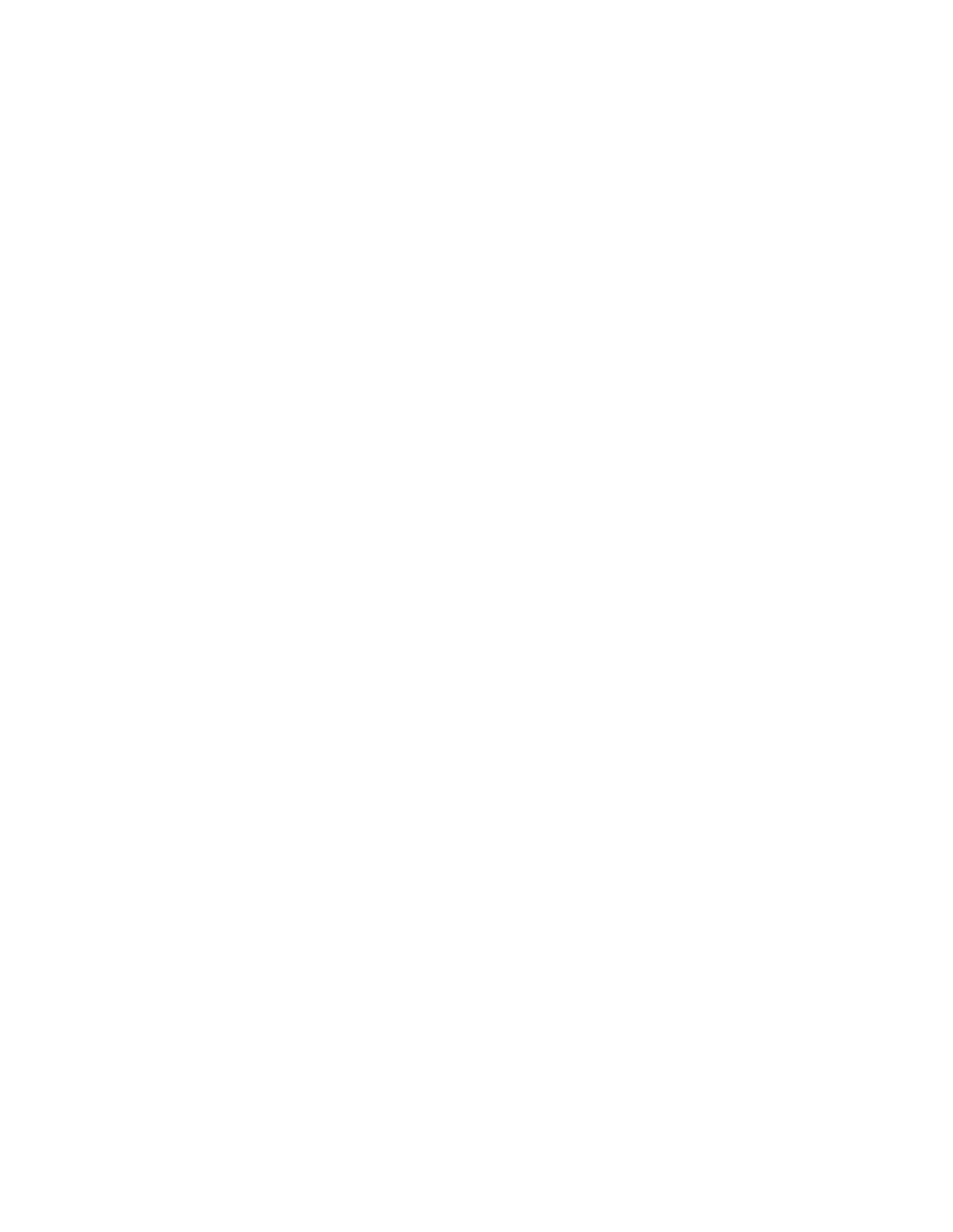#### **PART B: GENERAL TERMS AND CONDITIONS**

## **1 ASSIGNMENT OF AGREEMENT PROHIBITED.**

The Concessionaire shall not assign or transfer this Agreement or otherwise convey any concession right or privilege granted hereunder or any part of the Concession Premises unless the approval of the Superintendent is first obtained.

#### **2 ACCOUNTING MONTHS AND YEAR**

Concessionaire shall use calendar year accounting for the concessions permitted by this agreement.

## **3 INSURANCE.**

Insurance to be secured by Concessionaire. Prior to the commencement of any activity on the Premises under this Agreement, Concessionaire shall secure and maintain, at no expense to City, a policy or policies of insurance as described in Exhibit D - Insurance.

## **4 INDEMIFICATION.**

Concessionaire shall defend, indemnify, and hold City, its elected officials, and employees harmless from any and all liabilities, claims, demands, losses, and costs (including reasonable attorney's fees) arising from (i) Concessionaire's operation of the Concession, including operation of Concession services by any sub concessionaire, (ii) the use and occupancy of the Concession Premises by Concessionaire, or any of its employees, agents, licensees, invitees, contractors, and sub concessionaires, or (iii) any breach of this Agreement by Concessionaire or any sub concessionaire. If any suit is brought against City, Concessionaire shall appear and defend the same, and shall satisfy any judgment that may be rendered against City. Notwithstanding the foregoing, City reserves the right to appear and defend any action without impairing City's right to indemnification under this Section where City determines that it is in the best interest of City. Concessionaire's obligation to defend and indemnify shall not include any claims arising as a result of the sole negligence of City, its employees, and agents. The foregoing indemnity is specifically and expressly intended to constitute a waiver of Concessionaire's immunity under Washington's Industrial Insurance Act, RCW Title 51, but only as to City and to the extent necessary to provide City with a full and complete indemnity from claims made by Concessionaire's employees. Concessionaire shall promptly notify City of casualties or accidents occurring in or about the Concession Premises. Concessionaire's obligations under Part B, Section 4 shall survive termination or expiration of this Agreement for the statute of limitations applicable to any claim or liability to which this section applies.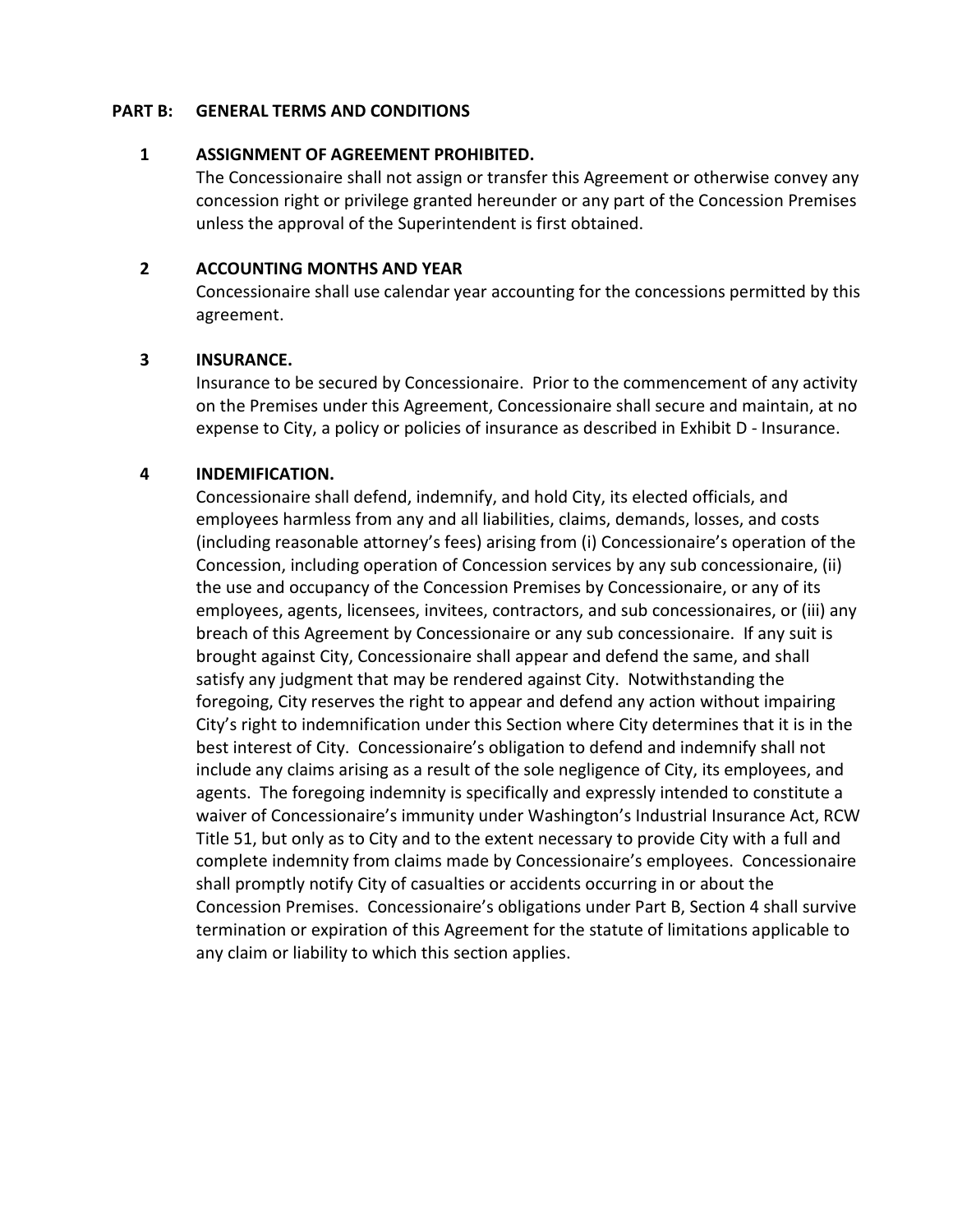City and Concessionaire acknowledge that they mutually negotiated and agreed upon the indemnification provision in this section.

INITIALS: \_\_\_\_\_City of Seattle Representative \_\_\_\_\_Concessionaire Representative

## **5 DEFAULT**

The following actions will constitute default ("Default") by Concessionaire:

- **A.** Concessionaire's failure to pay the Concession Fee or any additional charge herein within ten (10) days of the date required by this Agreement,
- **B.** Concessionaire's breach of any obligation under this Agreement or failure to keep or perform any term, covenant, or obligation herein; or
- **C.** Concessionaire's filing of a petition in bankruptcy, or if a trustee or receiver is appointed for Concessionaire's assets or if Concessionaire makes an assignment for the benefit of creditors, or is adjudicated insolvent, or becomes subject to any proceeding under any bankruptcy or insolvency law whether domestic or foreign, or liquidated, voluntarily, or otherwise; or
- **D.** Concessionaire's receipt of two or more notices of Default under Part B, Section 5 D, whether or not remedied in the time period allowed.
	- a. **SPR Remedies**. If Concessionaire has defaulted and such Default continues or has not been remedied to the reasonable satisfaction of the Superintendent within ten (10) days of demand for any monetary payment due or within thirty (30) days after written notice of any other Default, then SPR shall have the following nonexclusive rights and remedies at its option: (i) to cure the Default on Concessionaire's behalf and to charge Concessionaire for all actual and reasonable costs and expenses incurred by SPR in effecting such cure; (ii) to retake the Concession Premises and grant the Concession rights herein to another party; (iii) to exercise any other right or remedy allowed at law or equity. However, if the nature of Concessionaire's obligation is such that more than thirty (30) days is required for performance, then Concessionaire shall not be in Default if it commences performance within such thirty (30)-day period and thereafter diligently prosecutes the same to completion; provided, that the foregoing extended cure period shall not apply to Concessionaire's Default relating to monetary obligations or Concessionaire's vacation or abandonment of the Concession Premises.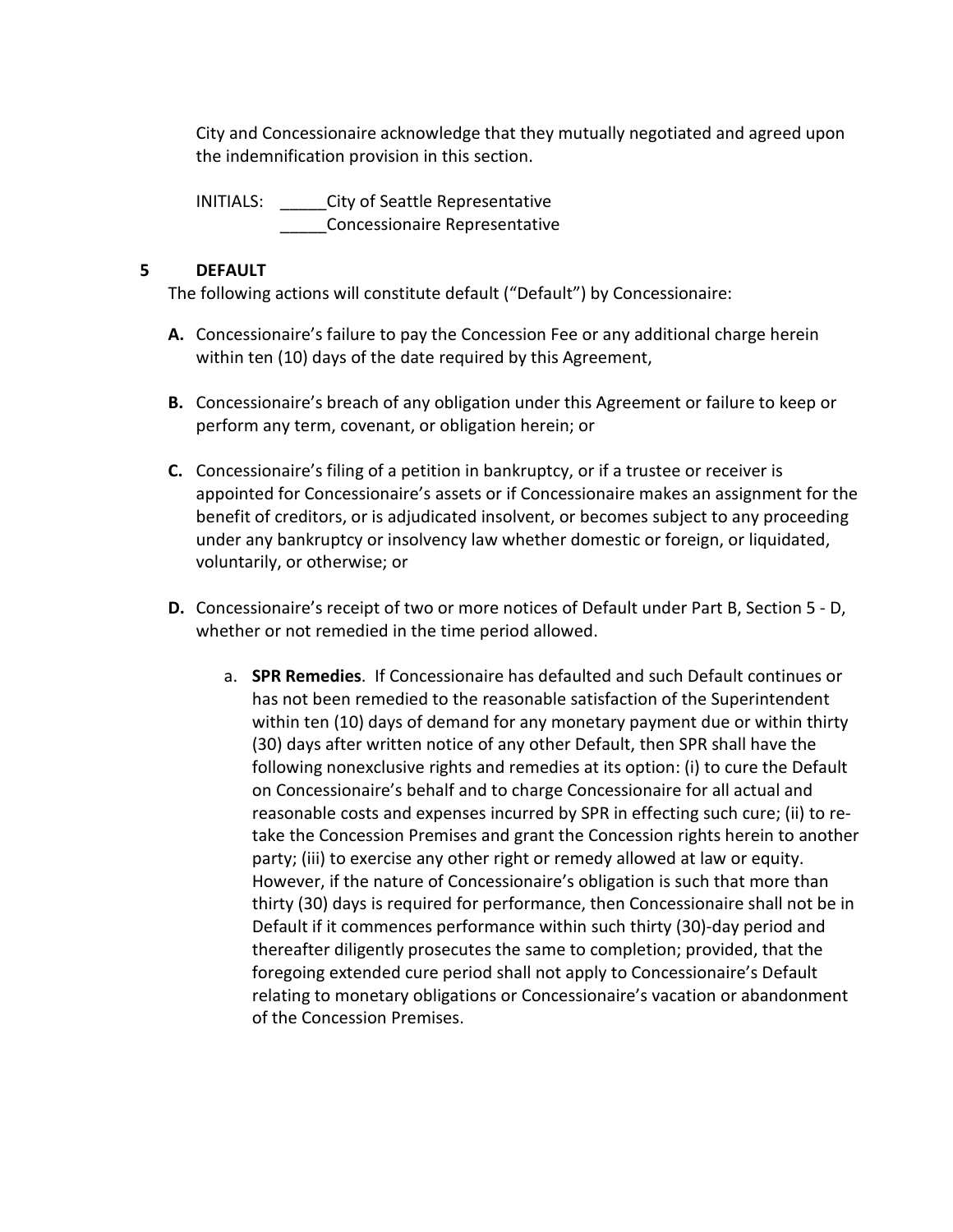#### **6 SURRENDER OF CONCESSION PREMISES AND REMOVAL OF PROPERTY.**

- **A. At Termination.** Upon termination or expiration of this Agreement, the Concessionaire shall surrender the Concession Premises to SPR.
- **B. Condition of Concession Premises.** SPR and Concessionaire acknowledge that they have jointly examined the Premises and the Concessionaire accepts the Premises in their present condition as of the date of commencement of the Concession Agreement. The Concession Premises shall be surrendered to SPR in as good a condition as at the date of execution of this Agreement, except for the effects of reasonable wear and tear, alterations, and repairs made with concurrence of SPR, and property damaged or destroyed by an uninsured peril or an insured peril where insurance proceeds are paid to SPR.
- **C. Failure to Perform.** In the event that after termination or expiration of this Agreement the Concessionaire has not removed its property and fixtures within the time allowed, SPR may, but need not, remove Concessionaire's personal property and hold it for the Concessionaire, or place the same in storage, all at the expense and risk of the Concessionaire. The Concessionaire shall reimburse SPR for any expense incurred by SPR in connection with such removal and storage. SPR shall have the right to sell such stored property, without notice to Concessionaire, after it has been stored for a period of thirty (30) days or more, the proceeds of such sale to be applied first, to the cost of sale; second, to the payment of the charges for storage; and third, to the payment of any other amounts which may then be due from the Concessionaire to SPR; the balance, if any, shall be paid to the Concessionaire.
- **D. Termination for Cause.** The City, by written notice, may terminate this Agreement, in whole or in part, for failure of the Concessionaire to perform any provision of this Agreement or any failure of Concessionaire to conform to any health regulation. Such notice shall describe the default, and shall provide a deadline for cure of not less than thirty (30) calendar days, unless the default also involves a health violation as determined by the Seattle King County Department of Health, in which case the City may in the interest of public safety, terminate this Agreement outright, or, in its discretion, specify a shorter period of cure. The City may elect to unilaterally extend any default cure period if in the sole discretion of the Superintendent, the Concessionaire is making suitable progress in curing any default and public health and safety are not at risk.
	- **a.** Upon expiration of the default notice period and any specified default then remains unremedied, this Agreement shall terminate without further notice and all rights of the Concessionaire in the Concession Premises shall cease. Concessionaire shall forthwith remove all Concessionaire owned materials from the Concession Premises and surrender the premises to the City.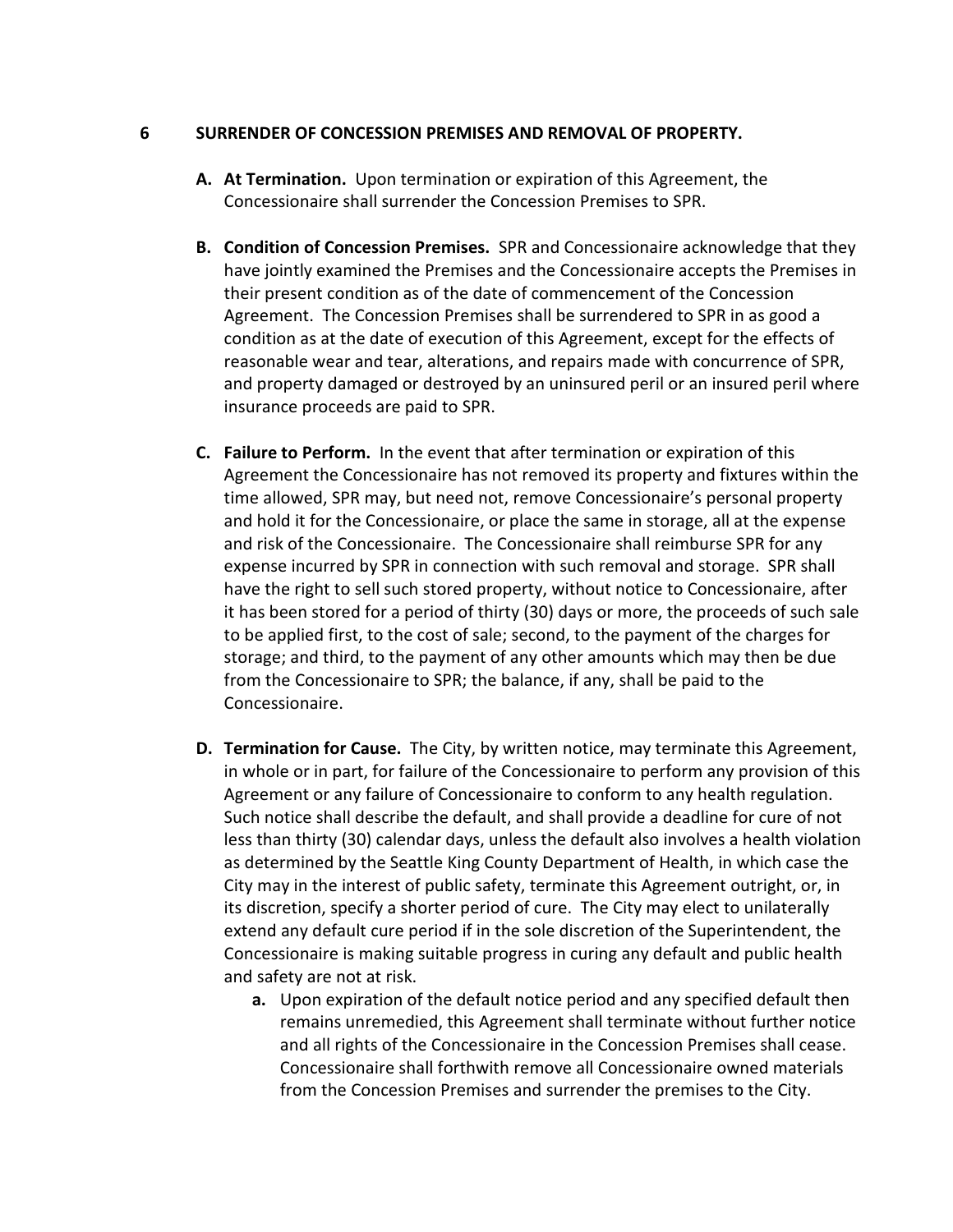- **b.** The City's acceptance of Concessionaire's payment or services for any period or periods after a default by the Concessionaire hereunder shall not be deemed a waiver of such default unless the City so advises the Concessionaire in writing. No waiver by the City of any Concessionaire default hereunder shall be construed to be or act as a waiver of any subsequent default by the Concessionaire.
- **c.** The City's waiver or non-enforcement of any default by Concessionaire shall not be construed as a waiver or acquiescence of any future default by Concessionaire.
- **E. Removal of Equipment.** At the expiration of the term of this Agreement, the Concessionaire shall remove from the Premises, at its sole expense, all vending machines, products, and other personal property owned and placed in or on the Premises by the Concessionaire. In removing its personal property, the Concessionaire shall take due care to not damage or injure the Premises. Structural and Capital improvements shall not be removed. In the event of early termination, the Concessionaire shall have 10 days to complete removal of its property from the Concession Premises. In no event shall the Concessionaire make any claim or demand upon the City, nor shall the City be liable, for any inconvenience, annoyance, disturbances, or loss of business or any other damages suffered by the Concessionaire arising out of such removal operation or the required relinquishment of capital improvements in or to the Premises.
- **F. Failure to Perform.** In the event after termination or expiration of this Agreement the Concessionaire has not removed its property and fixtures within the time allowed, SPR may, but need not, remove Concessionaire's personal property and hold it for the Concessionaire, or place the same in storage, all at the expense and risk of the Concessionaire. The Concessionaire shall reimburse SPR for any expenses incurred by SPR in connection with such removal and storage. SPR shall have the right to sell such stored property, without notice to Concessionaire, after it has been stored for a period of thirty days or more, the proceeds of such sale to be applied first, to the cost of sale; second, to the payment of the charges for storage; and third, to the payment of any other amounts which mat then be due from the Concessionaire to SPR; the balance, if any, shall be paid to the Concessionaire.

## **7 CLOSURE OF CONCESSION PREMISES.**

SPR reserves the right to close the Concessionaire's operation or any portion thereof for the convenience of SPR upon a seven-day notice to the Concessionaire and to close the Concession Premises or any portion thereof with our notice to meet any emergency as determined by the Superintendent. In the event of any such closure, SPR may post a sign notifying the public of the impending or effective closure.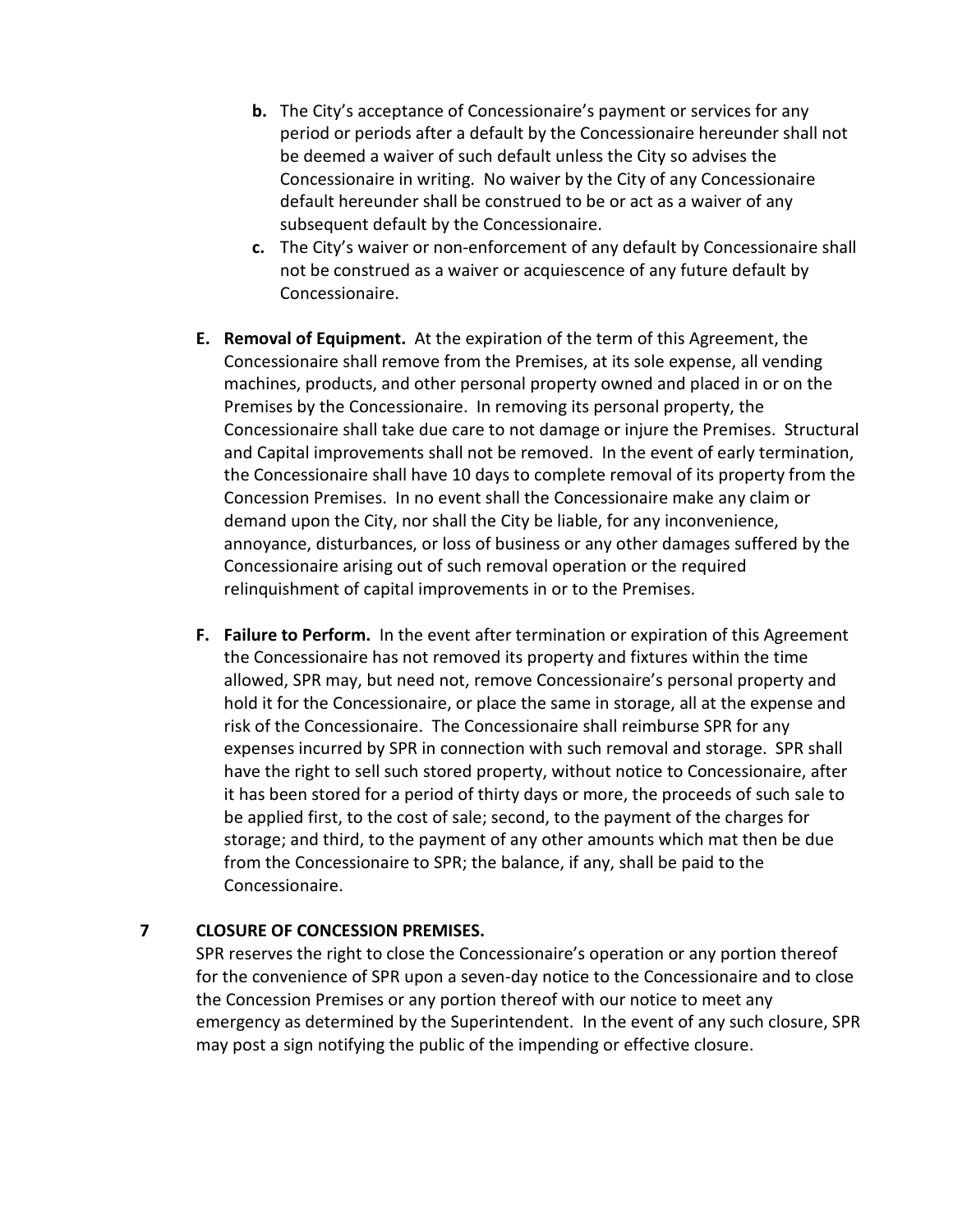#### **8 TERMINATION FOR CONVENIENCE**

In addition to termination for cause and termination on expiration of the term hereof, this Agreement may be terminated by either party for convenience, by the giving of advance written notice to the other party. No such termination shall be effective earlier than sixty (60) days after the receipt of the termination notice by the receiving party. Termination under this provision shall not relieve either party of any duty or obligation owed under the terms of this Agreement prior to the termination date. If this Agreement is terminated by City under this Section B-20, within thirty (30) days of the effective date of termination, City shall reimburse Concessionaire for any remaining unamortized interest Concessionaire may have in the Concession Premises measured by Concessionaire's investment in approved capital improvements to the Concession Premises, less accrued amortization and depreciation as set forth in an amortization schedule typically applied to similar improvements. Notwithstanding the foregoing, City shall not reimburse Concessionaire for City's termination of this Agreement following damage or casualty to the Concession Premises.

#### **9 LIENS AND ENCUMBRANCES.**

The Concessionaire shall keep the Concession Premises free and clear of any liens and encumbrances arising or growing out of its use and occupancy of the Concession Premises. At SPR's request, the Concessionaire shall furnish SPR written proof of payment of any item which would or might constitute the basis for such a lien on the Concession Premises if not paid.

#### **10 WAIVER.**

No action other than a written document from SPR so stating shall constitute a waiver by the SPR of any breach or default by Concessionaire nor shall such a document waive the Concessionaire's full compliance with the terms and conditions of the Agreement, irrespective of any knowledge SPR may have of such breach, default, or noncompliance. SPR's failure to insist upon full performance or any provision of this agreement shall not be deemed as consent to or acceptance of such incomplete performance in the future.

#### **11 PHOTOGRAPHS.**

Each party hereto may make photographs and motion pictures of the premises and the activity, people, displays, and exhibits therein; provided, that in the event such material is to be used for commercial purposes, prior to making the same the Concessionaire shall obtain the approval of the Superintendent and shall pay to SPR a fee therefore in an amount agreed upon by the Concessionaire and the Superintendent in accordance with applicable provision of SPR's then current Fees and Charges Schedule; and prior to using the same, the Concessionaire shall obtain the necessary written releases from every individual affected.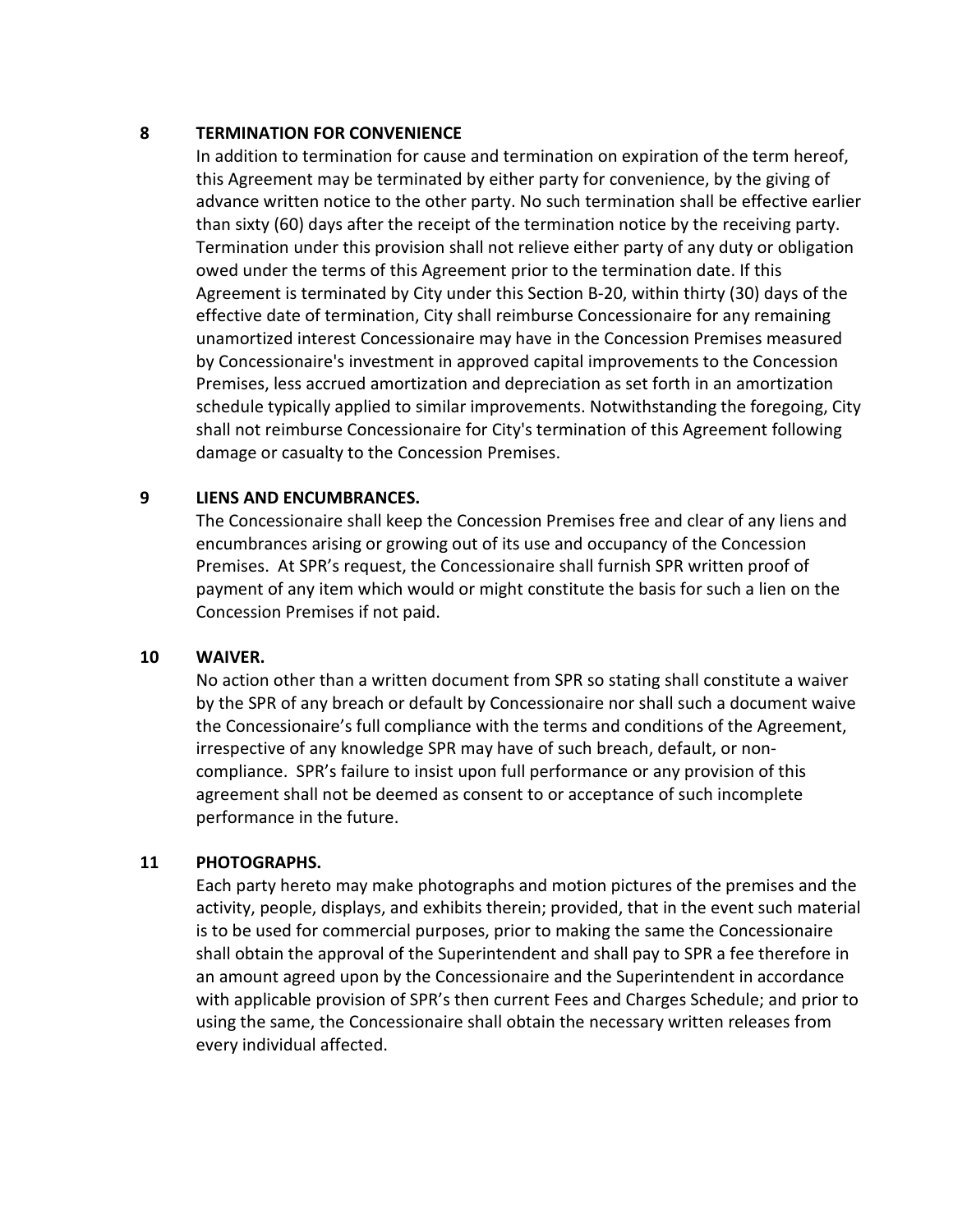## **12 CAPTIONS.**

Captions are for convenient references only, and do not limit or amplify the language of the paragraph(s) following.

## **13 CHANGES AND MODIFICATIONS.**

The parties hereto reserve the right to amend this Agreement from time to time by mutual Agreement in writing. No amendment hereto shall be effective unless in writing and signed by an authorized representative of each of the parties.

## **14 APPROVALS BY SPR OR SUPERINTENDENT.**

The granting of approval, consent, or permission or the taking of any other action by the Superintendent pursuant to or in connection with this Agreement does not constitute the taking of any official action, including the granting of approval, by any other City Department or official where such action is required by law, ordinance, resolution or rule or regulation, before Concessionaire may rightfully commence, maintain, or terminate any particular undertaking under this Agreement.

## **15 NON-DISCRIMINATION.**

The Lessee will comply with all applicable equal employment opportunity and nondiscrimination laws of the United States, the State of Washington, and the City of Seattle, including but not limited to Chapters 14.04, 14.10, and 20.42 of the Seattle Municipal Code (SMC), as they may be amended, and rules, regulations, orders, and directives of the associated administrative agencies and their officers. Failure to comply with any of the terms of these provisions shall be a material breach of the Agreement.

## **16 EQUALITY OF TREATMENT.**

Concessionaire shall conduct its business in a manner which assures fair, equal, and non-discriminatory treatment at all times in all respects to all persons without regard to race, color, religion, sex, age, or national origin. No person shall be refused service, be given discriminatory treatment, or be denied any privilege, use of facilities, or participation in activities on the Premises, not limited to but including, on account of race, color, religion, sex, age, marital status, political ideology, or national origin. Failure to comply with any of the terms of this provision shall be a material breach of this Agreement.

## **17 SEVERABILITY.**

Should any term, provision, condition or other portion of this Agreement or any provision of any document incorporated by reference be held invalid, such invalidity shall not affect the other provisions of this Agreement that can be given effect without the invalid provision, and to this end, the remainder shall continue in full force and effect.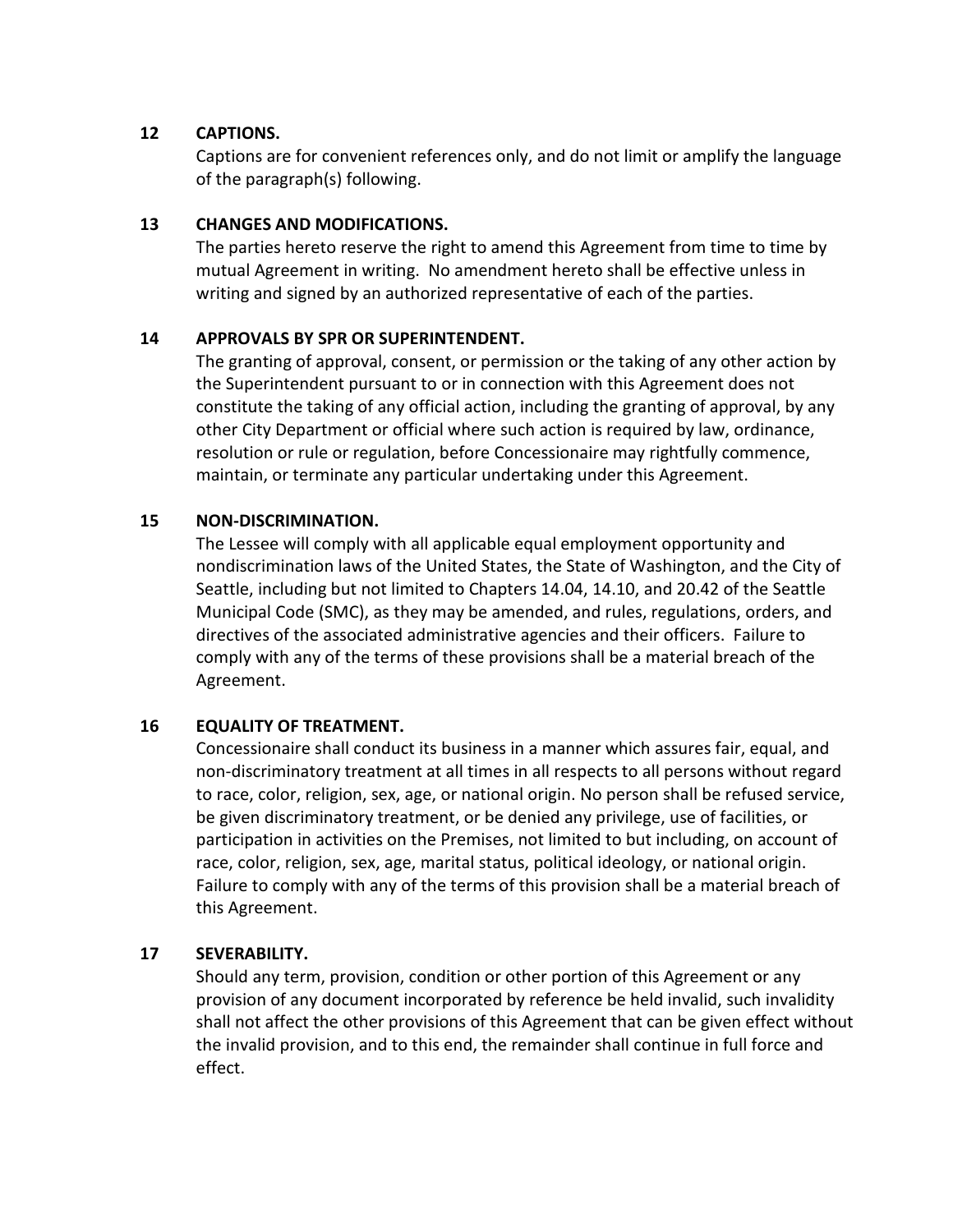## **18 SUBCONTRACTING, SUB-CONCESSIONS, AND ASSIGNMENT OF AGREEMENT**:

Concessionaire shall not subcontract, assign or transfer this agreement, in whole or in part, or convey any concession rights or privileges granted hereunder or any part of the Premises without prior written approval of the Superintendent, which may be granted, withheld, or conditioned in the Superintendents sole discretion. The Superintendent's approval of any subcontract, sub-concession, or assignment shall not relieve Concessionaire form any or the requirements of this agreement.

## **19 FORCE MAJEURE**

Neither party shall be deemed in default hereof nor liable for damages arising from its failure to perform its duties or obligations hereunder if and for such time period that the failure is due to any cause beyond a party's reasonable control, including, but not limited to an act of nature, act of civil or military authority, fire, flood, windstorm, earthquake, strike or labor disturbance, civil commotion, delay in transportation, governmental delay, or war. The Parties agree that the COVID-19 state of emergency existing at the time this Agreement is executed shall not constitute a force majeure event. SPR may in its sole discretion adjust Annual Minimum Payments as set out in Section 5(D)(3) of this Agreement.

## **20 STANDARDS**

Concessionaire, its agents and employees, shall render courteous service to the public and to City employees. Concessionaire shall operate and conduct on concession premises in a business-like manner and will not permit any acts or conduct on the part of Concessionaires employees that would be detrimental to the operation of the Concession Premises.

## **21 SUCCESSORS IN INTEREST.**

Unless otherwise provided, the terms, covenants, and conditions in this Agreement shall apply to and bind any and all heirs, successors, executors, administrators and assigns of the parties, all of whom shall be jointly and severally liable with the original contracting party.

## **22 NO RELATIONSHIP ESTABLISHED.**

SPR shall in no event be construed to be a partner, associate or joint venture of the Concessionaire or any party associated with the Concessionaire. The Concessionaire shall not create any obligation or responsibility on behalf of the City or bind the City in any manner.

## **23 CONSENT.**

Any time consent is required of a party to this Agreement, unless otherwise specifically stated, such consent shall not be unreasonably withheld, conditioned, or delayed.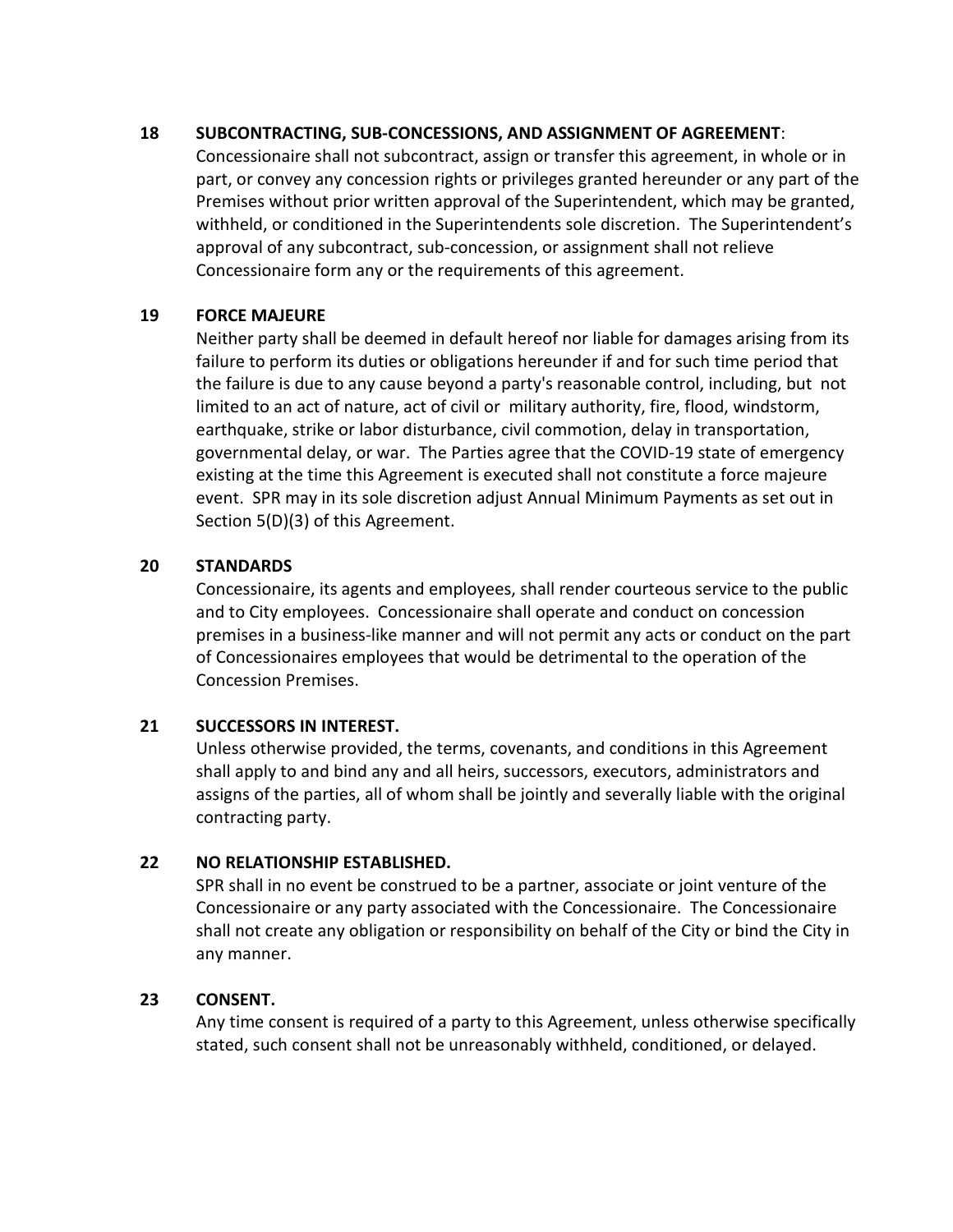#### **24 NOTICES.**

Unless otherwise directed in writing, request, notices, and report shall be delivered to SPR at the following address:

City of Seattle Department of Parks and Recreation Contract Administration and Support Office Attention: Theresa Burns, Parks Concessions Coordinator 300 Elliot Avenue W Seattle, WA 98119 Phone (206) 684-8008

And to the Concessionaire shall be delivered to the following address: Contact Name: TBD by RFP Process Organization: TBD by RFP Process Address: Phone:

Either party may change its contact name and address for receipt of reports notices and Payments and shall give the other party written notice of such changes not less than fifteen days prior to the effective date thereof.

#### **25 Entire Agreement.**

This Agreement and Exhibits, if and when fully executed, sets forth the entire agreement of the parties. No other understandings, oral or otherwise may modify the text or an attachment to this Agreement. The following Exhibits are incorporated and made part of this Agreement:

Exhibit A – Vending Locations Exhibit B – Healthy Vending Ordinance and Guidelines Exhibit C – RFP Bid Response Exhibit D – Insurance Requirements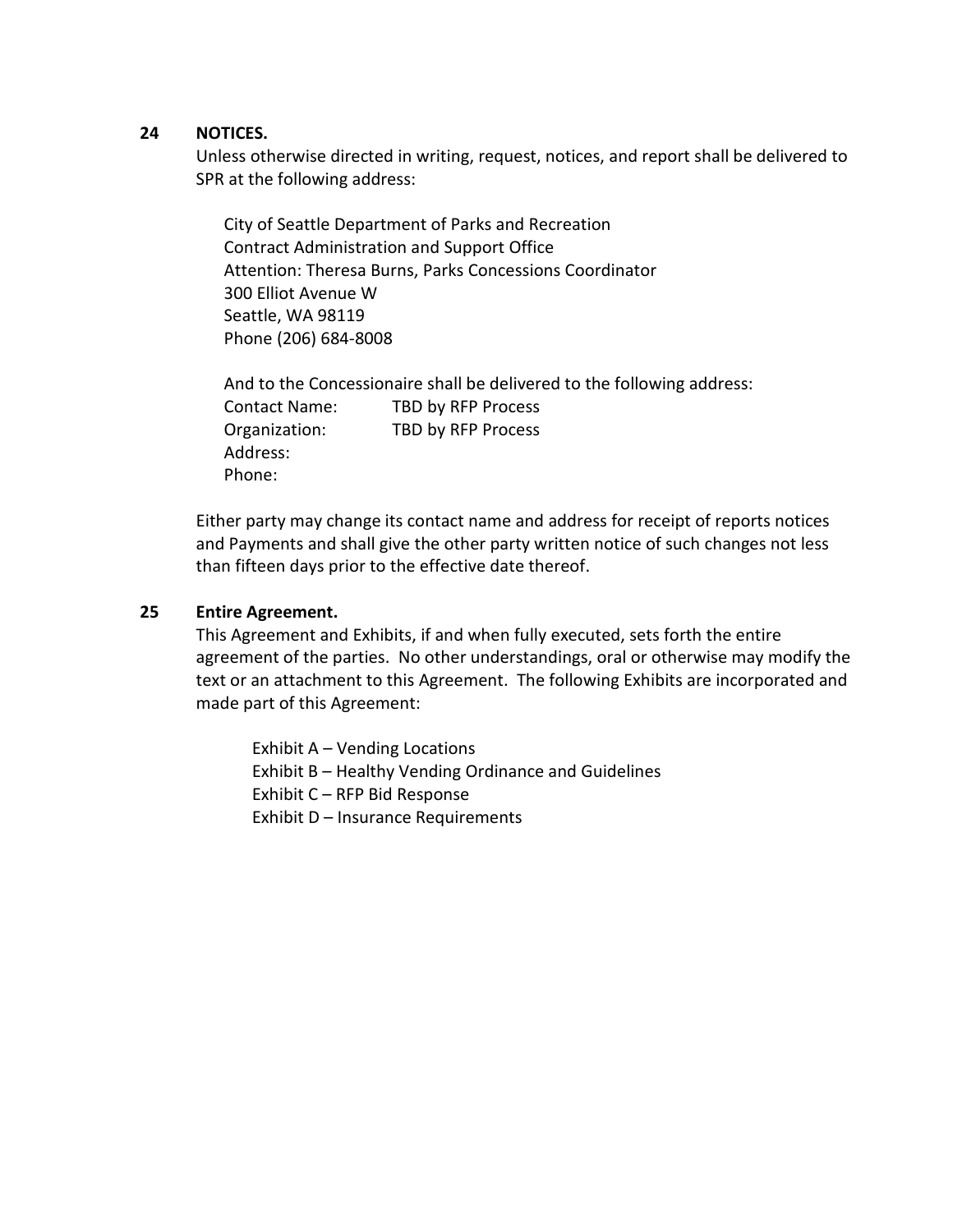**IN WITNESS WHEREOF**, the parties hereto have caused this Concession Agreement to be executed by their respective representative(s) by signing below.

| <b>CONCESSIONAIRE (Name)</b>          |                                                                                                                                                                                                     |  |  |  |
|---------------------------------------|-----------------------------------------------------------------------------------------------------------------------------------------------------------------------------------------------------|--|--|--|
|                                       |                                                                                                                                                                                                     |  |  |  |
| Title                                 | Date                                                                                                                                                                                                |  |  |  |
| THE CITY OF SEATTLE<br>By:            | DEPARTMENT OF PARKS AND RECREATION                                                                                                                                                                  |  |  |  |
| Jesús Aguirre<br>Parks Superintendent | Date                                                                                                                                                                                                |  |  |  |
| <b>ATTACHMENTS:</b>                   | AGREEMENT EXHIBIT A - Vending Locations<br>AGREEMENT EXHIBIT B - Healthy Vending Ordinance and Guidelines<br>AGREEMENT EXHIBIT C - RFP Bid Response<br>AGREEMENT EXHIBIT D - Insurance Requirements |  |  |  |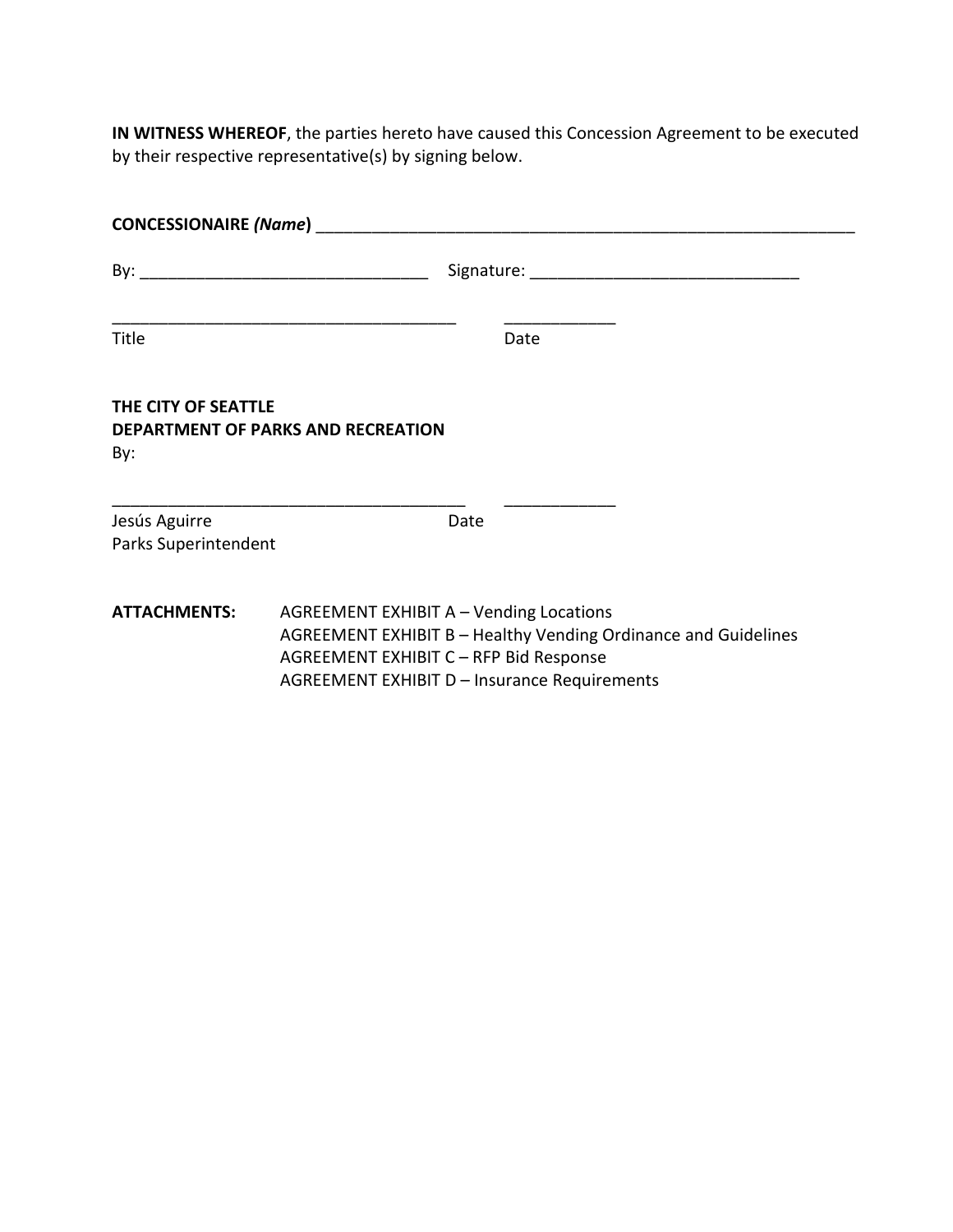## **EXHIBIT A –Vending Locations**

| <b>Public Service Vending Locations</b> | <b>Address</b>                            | <b>Snack</b> | Bev.         |
|-----------------------------------------|-------------------------------------------|--------------|--------------|
| <b>ALKI COMMUNITY CENTER</b>            | 5817 SW Stevens St, Seattle, WA 98116     | $\mathbf{1}$ | $\mathbf{1}$ |
| <b>BALLARD COMMUNITY CENTER</b>         | 6020 28th Ave. NW, Seattle, WA 98107      | 0            | 1            |
| <b>BITTERLAKE COMMUNITY CENTER</b>      | 13035 Linden Ave N, Seattle, WA 98133     | $\mathbf{1}$ | $\mathbf{1}$ |
| DELRIDGE COMMUNITY CENTER               | 4501 Delridge Way SW, Seattle, WA 98106   | $\mathbf{1}$ | $\mathbf{1}$ |
| <b>EVERS POOL</b>                       | 500 23rd Ave, Seattle, WA 98122           | $\mathbf{1}$ | $\mathbf{1}$ |
| <b>GARFIELD COMMUNITY CENTER</b>        | 2323 East Cherry St, Seattle, WA 98122    | 1            | $\mathbf{1}$ |
| <b>GARFIELD TEEN LIFE CENTER</b>        | 428 23rd Ave, Seattle, WA 98122           | $\mathbf{1}$ | 1            |
| <b>GREEN LAKE COMMUNITY CENTER</b>      | 7201 East Green Lake Dr N, Seattle, WA    | 1            | 1            |
| HIAWATHA COMMUNITY CENTER *see note     | 2700 California Ave SW, Seattle, WA 98116 | $\mathbf{1}$ | 1            |
| HIGH POINT COMMUNITY CENTER             | 6920 34th Ave SW, Seattle, WA 98126       | $\mathbf{1}$ | 1            |
| INTERNATIONAL DISTRICT COMMUNITY CENTER | 719 8th Ave S, Seattle, WA 98104          | 0            | 1            |
| JEFFERSON COMMUNITY CENTER *see note    | 3801 Beacon Ave S, Seattle, WA 98108      | 1            | $\mathbf{1}$ |
| LOYAL HEIGHTS COMMUNITY CENTER          | 2101 NW 77th St, Seattle, WA 98117        | 1            | $\mathbf{1}$ |
| <b>MAGNOLIA COMMUNITY CENTER</b>        | 2550 34th Ave W, Seattle, WA 98199        | 1            | 1            |
| MEADOWBROOK COMMUNITY CENTER            | 10517 35th Ave NE, Seattle, WA 98125      | 1            | $\mathbf{1}$ |
| MILLER COMMUNITY CENTER                 | 330 19th Ave E, Seattle, WA 98112         | 1            | 1            |
| MONTLAKE COMMUNITY CENTER               | 1618 E Calhoun St, Seattle, WA 98112      | $\mathbf{1}$ | 0            |
| MOUNGER POOL (Seasonal - Summers only)  | 2535 32nd Ave W, Seattle, WA 98199        | $\mathbf{1}$ | 0            |
| NORTHGATE COMMUNITY CENTER              | 10510 5th Ave NE, Seattle, WA 98125       | 1            | $\mathbf{1}$ |
| <b>QUEEN ANNE COMMUNITY CENTER</b>      | 1901 1st Ave W, Seattle, WA 98119         | 1            | 1            |
| <b>QUEEN ANNE POOL</b>                  | 1920 1st Ave W, Seattle, WA 98119         | $\mathbf{1}$ | $\mathbf{1}$ |
| RAINIER BEACH COMMUNITY CENTER          | 8825 Rainier Ave S, Seattle, WA 98118     | 1            | $\mathbf{1}$ |
| RAINIER COMMUNITY CENTER                | 4600 38th Ave S, Seattle, WA 98118        | 1            | $\mathbf{1}$ |
| RAVENNA-ECKSTEIN COMMUNITY CENTER       | 6535 Ravenna Ave NE, Seattle, WA 98115    | 1            | 1            |
| SOUTH PARK COMMUNITY CENTER *see note   | 8319 8th Ave S, Seattle, WA 98108         | $\mathbf{1}$ | 1            |
| SOUTHWEST COMMUNITY CENTER              | 2801 SW Thistle St, Seattle, WA 98126     | 1            | $\mathbf{1}$ |
| VAN ASSELT COMMUNITY CENTER             | 2820 S Myrtle St, Seattle, WA 98108       | $\mathbf{1}$ | 1            |
| YESLER COMMUNITY CENTER                 | 917 E Yesler Way, Seattle, WA 98122       | $\mathbf{1}$ | 1            |

**\*Hiawatha, Jefferson, and SouthPark Community Center will not be available until Capital Improvement Projects are completed. When the sites reopen, SPR will require these locations to have vending machines installed and serviced.**

| <b>Administration Vending Service Locations</b> | <b>Address</b>                            | <b>Snack</b> | Bev. |
|-------------------------------------------------|-------------------------------------------|--------------|------|
| ELLIOTT BAY OFFICE PARK                         | 300 Elliott Avenue West, Seattle WA 98119 |              |      |
| <b>GENESSEE ADMINISTRATION</b>                  | 4316 S Genesee St., Seattle, WA 98118     |              |      |
| HORTICULTURE ADMINISTRATION                     | 1600 S Dakota St, Seattle, WA 98108       |              |      |
| SOUTH LAKE UNION MAINTENANCE - BLDG 2           | 860 Terry Ave N, Seattle, WA 98109        |              |      |
| WEST BRIDGE ADMINISTRATION                      | 4209 W Marginal Wy SW, Seattle, WA 98106  |              |      |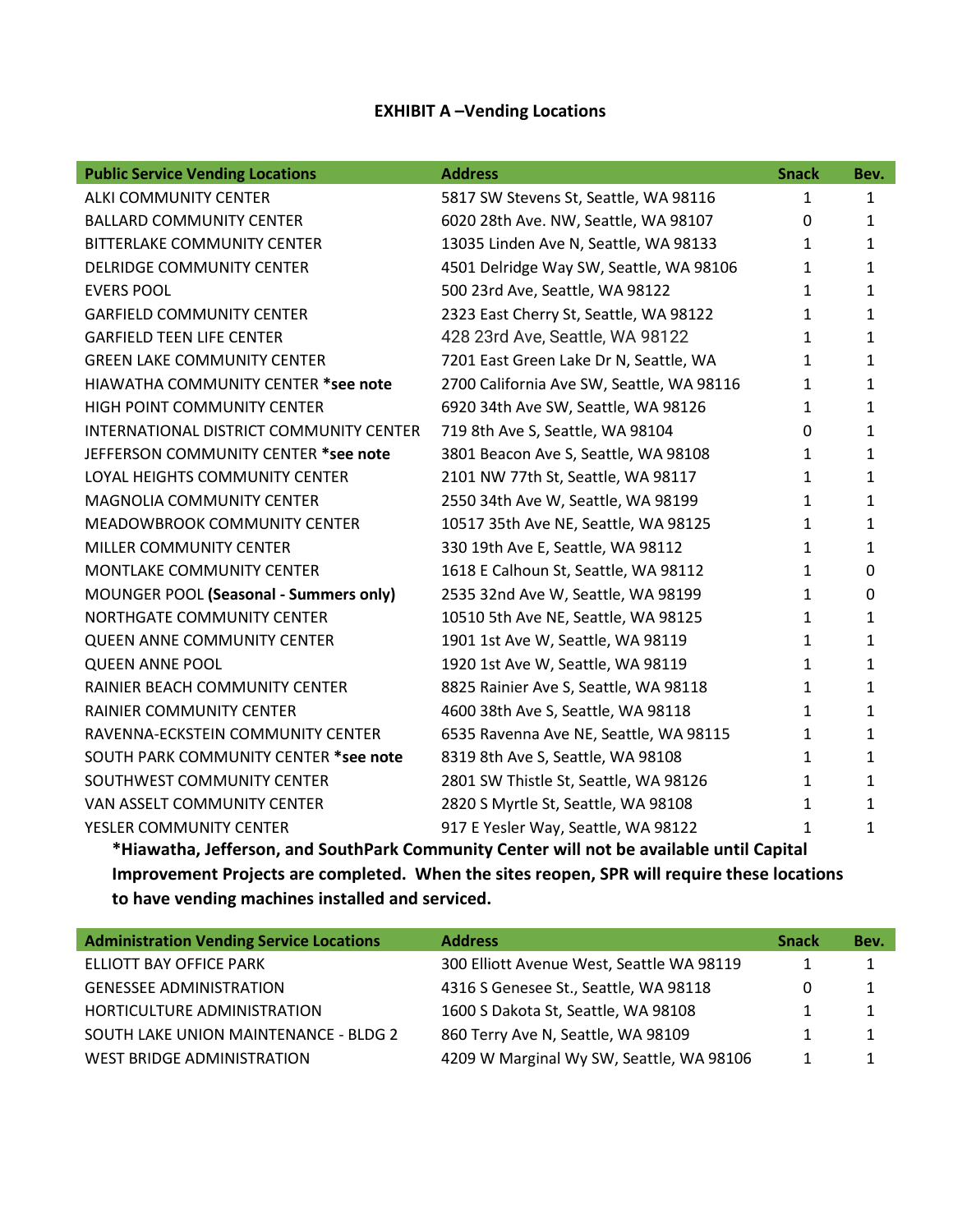#### **EXHIBIT B – Healthy Vending Ordinance and Guidelines**

Seattle City Council Ordinance 124128 relating to vending machines operated on City Property; requiring all vending machines on City Property to stock "Heathier" and Healthiest" food and beverage selections as defined by Public Health Seattle and King County "King County Healthy Vending Guidelines.

|                         | <b>HEALTHIEST</b>                                                                                                                                                                  | <b>HEALTHIER</b>                                                                                                                                                                 | <b>LIMITED</b>                                                                                                                                                                                                                          |
|-------------------------|------------------------------------------------------------------------------------------------------------------------------------------------------------------------------------|----------------------------------------------------------------------------------------------------------------------------------------------------------------------------------|-----------------------------------------------------------------------------------------------------------------------------------------------------------------------------------------------------------------------------------------|
|                         | Foods are nutrient-rich and primarily<br>whole foods that contain low to no<br>added sugar and sodium.                                                                             | Foods are more processed or<br>refined with added sugar,<br>sodium, or fat. They contain<br>fewer nutrients for the number<br>of calories they provide.                          | Foods are high in sodium, sugar,<br>fat and refined grains and are<br>less healthy.                                                                                                                                                     |
| <b>Vegetables</b>       | • Fresh or dehydrated vegetables<br>(e.g. baby carrots, celery, broccoli)<br>•Cup of soup with a quarter cup of<br>vegetables                                                      | • Fresh or dehydrated<br>vegetables with added salt,<br>sugar or fat<br>• Baked potato chips                                                                                     | • Fried vegetables<br>• Regular chips                                                                                                                                                                                                   |
| <b>Fruits</b>           | • Fresh or dehydrated fruit (e.g.<br>apples, oranges, pears, apricots,<br>avocados, bananas)<br>• Fruit packed in its own juice.<br>.100% fruit sorbet with no added<br>sweeteners | •100% frozen fruit juice bars<br>with no added sweetener<br>• Fresh or dehydrated fruit<br>with added salt, sugar, or fat<br>• Fruit packed in "lite" syrup                      | • Fruit in heavy syrup<br>·Imitation fruit snacks and<br>gummies<br>• Popsicles                                                                                                                                                         |
| <b>Grains</b>           | •100% whole grain crackers,<br>pretzels, rice cakes, pita<br>•100% whole grain cereals, granola<br>or cereal bars, muffins<br>•Air popped or low-fat popcorn                       | . Whole grain crackers,<br>pretzels, pita, corn chips, soy<br>crisps†<br>.Whole grain cereals, granola<br>or cereal bars, muffins, fig<br>bars                                   | •Doughnuts, croissants,<br>pastries, cookies, cakes, pies,<br>pop tarts<br>•Full fat granola<br>• Products made with refined<br>grains such as crackers,<br>cereals, and cereal bars                                                    |
| Nuts &<br>seeds         | •Unsalted nuts or seeds<br>•Trail mix or fruit nut bars with only<br>unsalted nuts and unsweetened<br>dried fruit                                                                  | •Salted nuts and seeds (low<br>sodium)<br>. Trail mix or fruit nut bars with<br>salted nuts and added sugar                                                                      | •Salted nuts and seeds<br>• Trail mix that includes candy                                                                                                                                                                               |
| <b>Dairy</b>            | • Fat-free or low-fat plain yogurt<br>• Fat-free or low-fat and low sodium<br>cheese<br>•Low-fat and low-sodium cottage<br>cheese                                                  | • Fat-free cream cheese<br>• "Lite" string cheese<br>• Pudding, yogurt, frozen<br>yogurt, ice cream made with<br>fat-free or low-fat milk                                        | •Full-fat ice cream<br>•Full-fat yogurt<br>• Full-fat cheese                                                                                                                                                                            |
| Meat,<br>beans&<br>eggs | •Low-sodium dried meat (jerky) or<br>tuna<br>•Low-fat, low-sodium bean soup<br>• Hardboiled egg                                                                                    | • Hummus<br>•Low-fat bean soup                                                                                                                                                   | •Full-sodium dried meat (jerky)<br>•Full-sodium tuna                                                                                                                                                                                    |
| <b>Beverages</b>        | • Plain water<br>• Plain carbonated water (seltzer)<br>•Unflavored fat-free or 1% milk<br>Unsweetened tea or coffee                                                                | • Fat-free or 1% flavored milk<br>•100% fruit juice with no<br>added sweeteners<br>•Zero- or low-calorie<br>beverages Non-caloric,<br>artificially sweetened<br>beverages (diet) | .2% milk, flavored or<br>unflavored<br>.Whole milk, flavored or<br>unflavored<br>•Calorically sweetened soda,<br>teas, coffee drinks, lemonade,<br>fruit drinks, sports drinks and<br>energy drinks that exceed 10<br>calories per 8 oz |

#### **"King County Healthy Vending Guidelines"**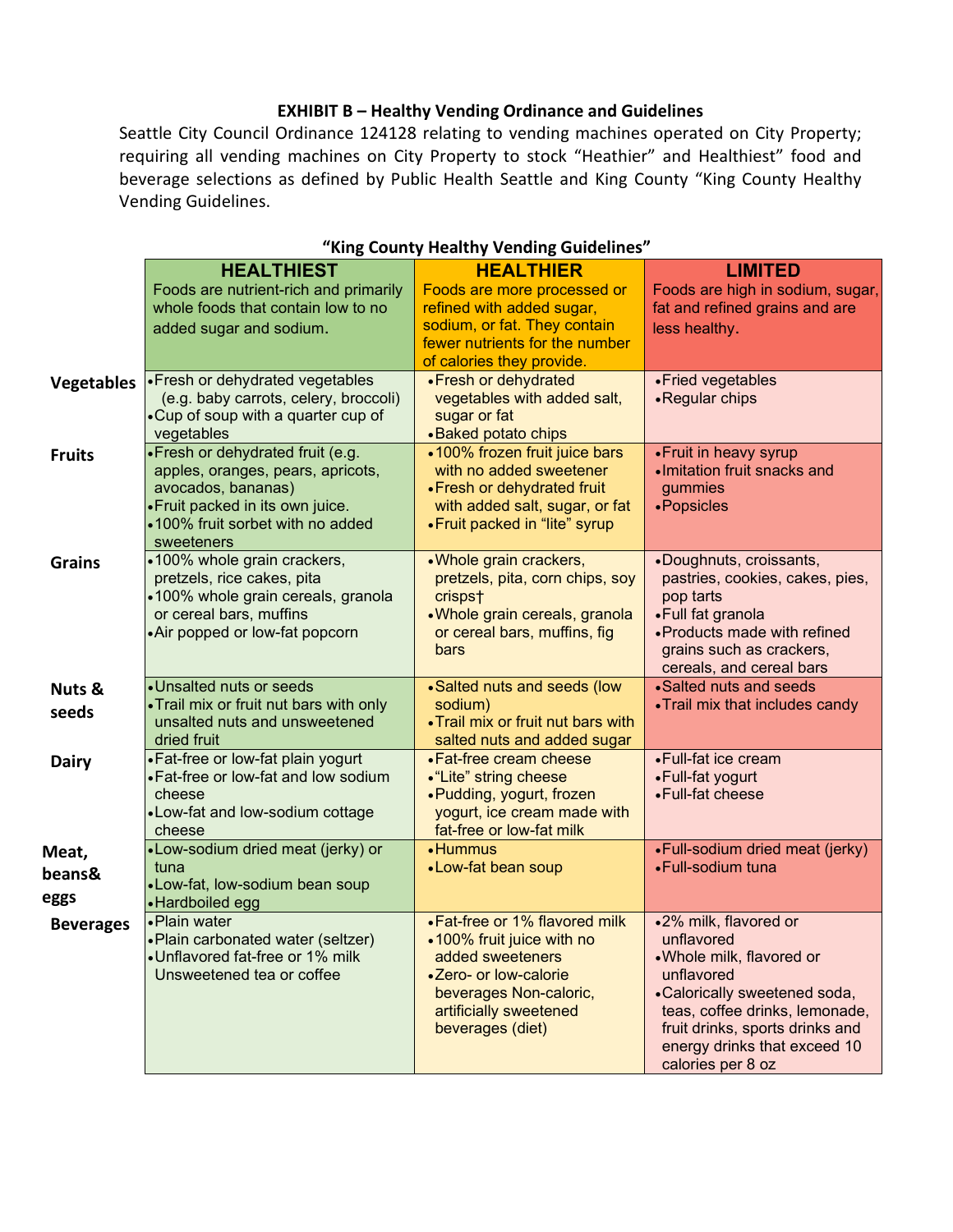# **"King County Healthy Vending Guidelines" Nutrient Levels for Healthiest & Healthier Categories**

For food and beverages review the calories, fat, sugar, and sodium content to determine which category they fall into. Below are levels for the Healthiest and Healthier categories; food and beverages from the Limited category would fall outside these levels.

|                 | <b>FOOD</b>                                                                                            |  |  |  |
|-----------------|--------------------------------------------------------------------------------------------------------|--|--|--|
| <b>Calories</b> | <b>Healthiest and Healthier</b>                                                                        |  |  |  |
|                 | • Adults - No more than 250 calories per serving                                                       |  |  |  |
|                 | • Children and youth - No more than 200 calories per serving                                           |  |  |  |
| Fat             | <b>Healthiest</b>                                                                                      |  |  |  |
|                 | . No added fat for vegetables, fruits, nuts, and seeds, dairy and meat, beans and eggs; for grains and |  |  |  |
|                 | soup follow the recommendations below for Healthier.                                                   |  |  |  |
|                 | <b>Healthier</b>                                                                                       |  |  |  |
|                 | . No more than 35% of calories from total fat, excluding nuts, seeds and nut butters as these can be   |  |  |  |
|                 | high in fat but are considered a source of healthy fat—make sure these foods fall within acceptable    |  |  |  |
|                 | calorie, sugar and sodium levels                                                                       |  |  |  |
|                 | . No more than 10% of calories from saturated fat                                                      |  |  |  |
|                 | •Zero trans fat                                                                                        |  |  |  |
| <b>Sugar</b>    | <b>Healthiest</b>                                                                                      |  |  |  |
|                 | • No added sugar for all food groups except grains; no more than 6 grams of sugar per serving of       |  |  |  |
|                 | grains.                                                                                                |  |  |  |
|                 | <b>Healthier</b>                                                                                       |  |  |  |
|                 | . No more than 35% of weight from total sugars, excluding whole fruit products or ingredients with no  |  |  |  |
|                 | added sweeteners.                                                                                      |  |  |  |
|                 | Added sweeteners include sucrose, fructose, glucose, corn syrup and high fructose corn syrup, honey,   |  |  |  |
|                 | agave syrup, maple syrup, molasses, evaporated cane juice and fruit or fruit juice concentrates.       |  |  |  |
|                 | •Consideration for dairy products with sugar - Pudding, yogurt, frozen yogurt, or frozen milk desserts |  |  |  |
|                 | are limited to 30 grams total sugar per 8 oz.                                                          |  |  |  |
|                 | • Consideration for grains - no more than 10 grams of sugar per serving                                |  |  |  |
| Sodium          | <b>Healthiest</b>                                                                                      |  |  |  |
|                 | •No more than 150 mg per serving                                                                       |  |  |  |
|                 | Healthier                                                                                              |  |  |  |
|                 | • Adults - No more than 360 mg per serving                                                             |  |  |  |
|                 | • Children and youth - No more than 200 mg per serving                                                 |  |  |  |
|                 | <b>BEVERAGES</b>                                                                                       |  |  |  |
|                 | <b>Healthiest</b>                                                                                      |  |  |  |
|                 | •Beverages should be sugar-free and caffeine-free.                                                     |  |  |  |
|                 | ·Water.                                                                                                |  |  |  |
|                 | •Unflavored fat-free or 1% milk                                                                        |  |  |  |
|                 | •100% fruit juice ≤4 oz serving.                                                                       |  |  |  |
|                 | <b>Healthier</b>                                                                                       |  |  |  |
|                 | • Fat-free or 1% flavored milk (<22 grams sugar per 8 oz)                                              |  |  |  |
|                 | •Sugar-free and caffeine-free beverages with artificial sweeteners (diet drinks) should be available   |  |  |  |
|                 | only for high school students and only after school. Note: Sports drinks and vitamin drinks should not |  |  |  |
|                 | be available in schools                                                                                |  |  |  |
|                 |                                                                                                        |  |  |  |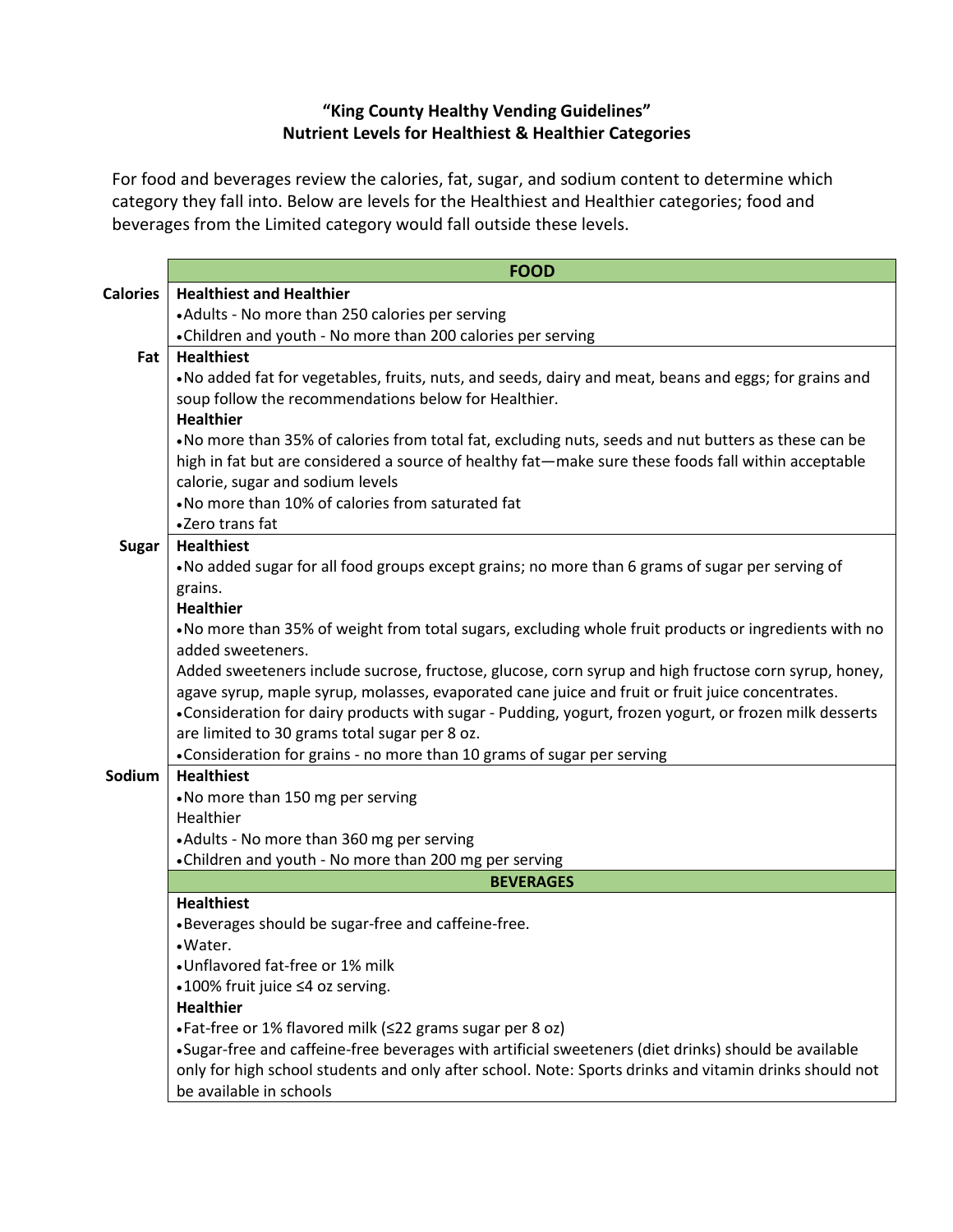## **EXHIBIT C – RFP Bid Response**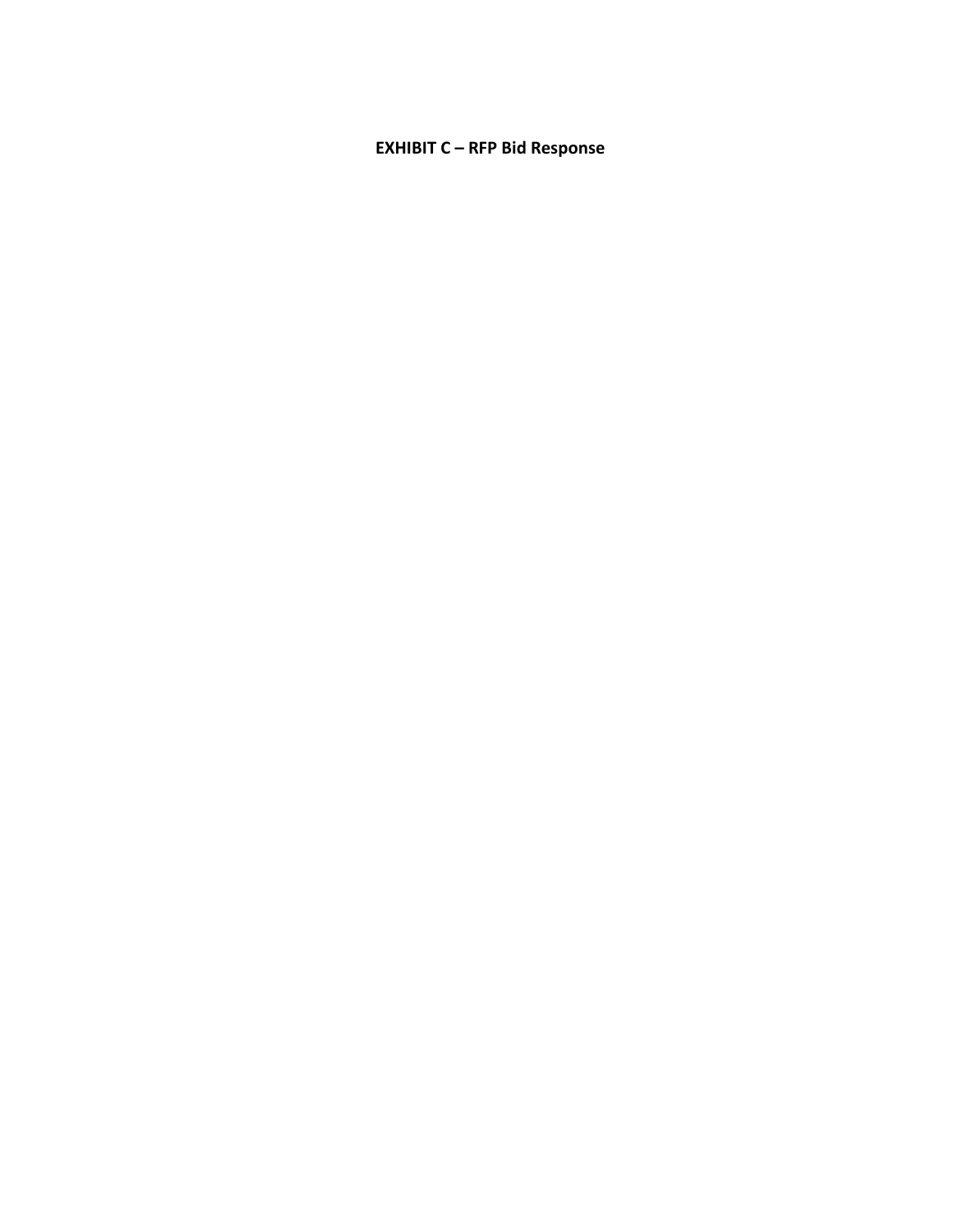## **EXHIBIT D – Insurance Requirements**

1. **Furnished Coverages and Limits of Liability:** Concessionaire shall, at no expense to City, maintain, and cause its subtenant(s), if any, to maintain in full force and effect the following minimum limits of insurance, and adhere to all terms and conditions below, at all times beginning on the Commencement Date and ending on the Expiration Date of this Lease:

**A.** Commercial General Liability (CGL) written on an occurrence form at least as broad as ISO CG 00 01, with Minimum Limits of Liability:

> \$1,000,000 per Occurrence \$2,000,000 General Aggregate \$2,000,000 Products/Completed Operations Aggregate \$1,000,000 Personal/Advertising Injury Liability \$1,000,000 Damage to Premises Rented to You

Employers Liability / Washington Stop \$1,000,000 Each Accident / Each Disease / Policy Limit

Alternatively, may be evidenced as Employer's Liability insurance under Part B of a Workers Compensation insurance policy.

Coverage shall include: Premises and Operations; Broad Form Property Damage (Including Completed Operations); Liability assumed under an Insured Contract (including tort liability of another assumed in a business contract); Personal Injury and Advertising Liability; Independent Contractors; Severability of Interest Clause; Waiver of Subrogation endorsement in favor of Owner as required by contract; General Aggregate Limits of Insurance shall apply separately; "Claims Made" and "Modified Occurrence" policy forms are not acceptable.

The limits of liability described in Exhibit D – Insurance Requirements are minimum limits of liability only. Regardless of provisions to the contrary under the terms of any insurance policy maintained by Concessionaire, the specification of any such minimum limits shall neither be (1) intended to establish a maximum limit of liability to be maintained by Concessionaire regarding this Agreement, nor (2) construed as limiting the liability of any of Concessionaire's insurers, which must continue to be governed by the stated limits of liability of the relevant insurance policies.

**B.** Automobile Liability insurance at least as broad as ISO CA 00 01 including coverage for owned, non-owned, leased or hired vehicles as applicable, with a minimum limit of \$1,000,000 each accident for bodily injury and property damage.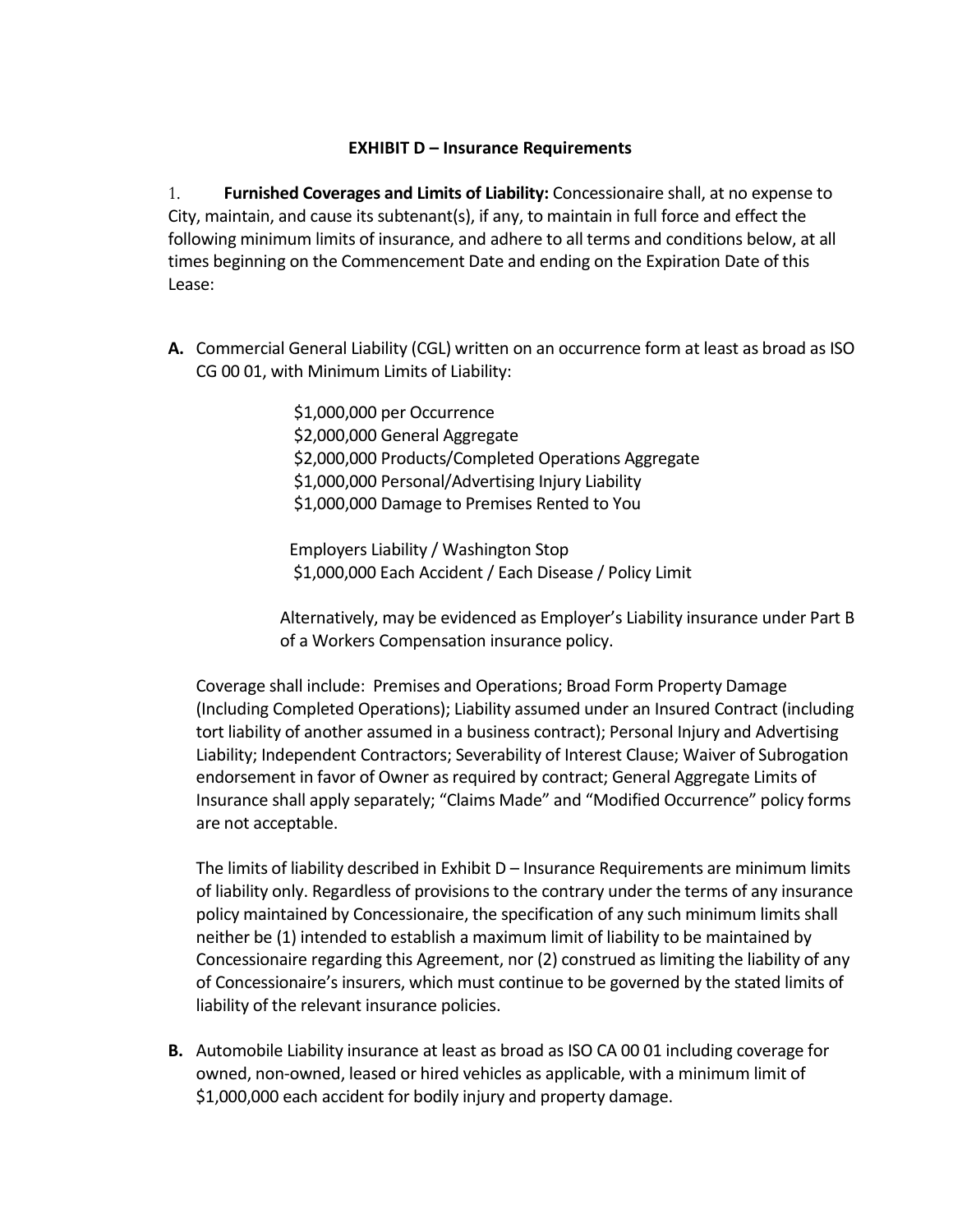- **C.** Workers' Compensation insurance securing Concessionaire's liability for industrial injury to its employees in accordance with the provisions of Title 51 of the Revised Code of Washington.
- **D.** Property Insurance under which the Concessionaire's furniture, trade fixtures, equipment and inventory ("Business Personal Property") and all alterations, additions and improvements that Concessionaire makes to the Premises are insured throughout the Lease Term in an amount not less than the replacement cost new thereof, against the following hazards: (i) loss from the perils of fire and other risks of direct physical loss (earthquake optional), not less broad than provided by the insurance industry standard "Causes of Loss - Special Form" (ISO form CP 1030 or equivalent); (ii) loss or damage from water leakage or sprinkler systems now or hereafter installed in or on the Premises; (iii) loss or damage by explosion of steam boilers, pressure vessels, or above-ground oil or gasoline storage tanks or similar apparatus now or hereafter installed on the Premises; (iv) loss from business interruption or extra expense, with sufficient coverage to provide for the payment of Rent and Additional Charge and other fixed costs during any interruption of Concessionaire's business. Coverage shall contain a waiver of coinsurance or agreed amount endorsement(s). City shall be named as a loss payee, as its interest may appear, as respects property insurance covering the alterations, additions, and improvements under such policy.
- **E.** In the event that City deems insurance to be inadequate to protect Concessionaire and City, Concessionaire shall increase coverages and/or liability limits as City shall deem reasonably adequate within sixty (60) days after the date of written notice.

## **2**. **Terms and Conditions for Concessionaire's Insurance**.

- **A.** The City of Seattle as Additional Insured: The CGL insurance and, in addition, Excess and/or Umbrella liability insurance, if any, shall include "The City of Seattle, its officers, officials, employees, agents and volunteers" as additional insureds. Concessionaire's insurance shall be primary and non-contributory to any insurance maintained by or available to City. The term "insurance" in this paragraph shall include insurance, selfinsurance (whether funded or unfunded), alternative risk transfer techniques, capital market solutions or any other form of risk financing.
- **B.** Required Separation of Insured Provision; Cross-Liability Exclusion and other Endorsements Prohibited: Concessionaire's insurance policy shall include a "separation of insureds" or "severability" clause that applies coverage separately to each insured and additional insured, except with respect to the limits of the insurer's liability. Concessionaire's insurance policy shall not contain any provision, exclusion, or endorsement that limits, bars, or effectively precludes the City of Seattle from coverage or asserting a claim under the Concessionaire's insurance policy on the basis that the coverage or claim is brought by an insured or additional insured against an insured or additional insured under the policy. Concessionaire's CGL policy shall NOT include any of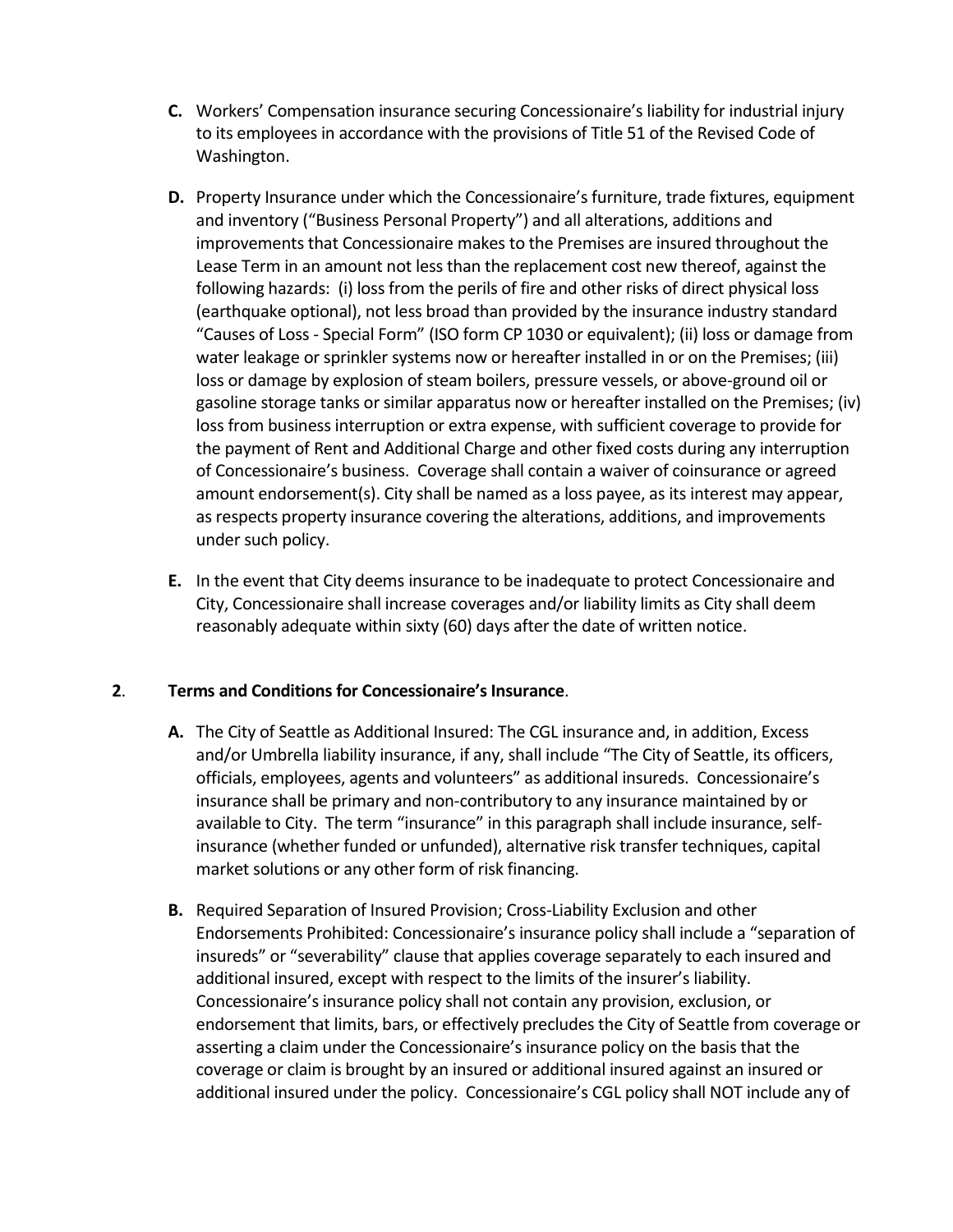the following Endorsements (or their equivalent endorsement or exclusions): (a) Contractual Liability Limitation, (CGL Form 21 39 or equivalent), b) Amendment Of Insured Contract Definition, (CGL Form 24 26 or equivalent), (c) Limitation of Coverage to Designated Premises or Project, (CGL Form 21 44 or equivalent), (d) any endorsement modifying or deleting the exception to the Employer's Liability exclusion, (e) any "Insured vs. Insured" or "cross-liability" exclusion, and (f) any type of punitive, exemplary or multiplied damages exclusion. Concessionaire's failure to comply with any of the requisite insurance provisions shall be a material breach of, and grounds for, the immediate termination of the Agreement with the City of Seattle; or if applicable, and at the discretion of the City of Seattle, shall serve as grounds for the City to procure or renew insurance coverage with any related costs of premiums to be repaid by Concessionaire or reduced and/or offset against the Agreement.

- **C.** Cancellation Notice: Coverage shall not be cancelled without forty-five (45) day written notice of such cancellation, except ten (10) day written notice as respects cancellation for non-payment of premium, to City at its notice address except as may otherwise be specified in Revised Code of Washington (RCW) 48.18.290 (Cancellation by insurer.). City and the Concessionaire mutually agree that for the purpose of RCW 48.18.290 (1) (b), for both liability and property insurance City is deemed to be a "mortgagee, pledge, or other person shown by (the required insurance policies) to have an interest in any loss which may occur thereunder."
- **D.** Umbrella or Excess Liability insurance if and as necessary to maintain total CGL and Automobile Liability insurance limits of \$5,000,000 Each Occurrence and be no less broad than coverages described above.
- **E.** Minimum Security Requirements: Each insurance policy required hereunder shall be (1) subject to reasonable approval by City that it conforms with the requirements of this section, and (2) be issued by an insurer rated A–:VIII or higher in the then-current A. M. Best's Key Rating Guide and licensed to do business in the State of Washington unless procured under the provisions of chapter 48.15 RCW (Unauthorized insurers).
- **F.** Deductible or Self-Insured Retention: Any deductible or self-insured retention ("S.I.R.") must be disclosed to, and shall be subject to reasonable approval by, City. Concessionaire shall cooperate to provide such information as City may reasonably deem to be necessary to assess the risk bearing capacity of the Concessionaire to sustain such deductible or S.I.R. The cost of any claim falling within a deductible or S.I.R. shall be the responsibility of Concessionaire. If a deductible or S.I.R. for CGL or equivalent insurance is not "fronted" by an insurer but is funded and/or administered by Concessionaire or a contracted thirdparty claims administrator, Concessionaire agrees to defend and indemnify City to the same extent as City would be protected as an additional insured for primary and noncontributory limits of liability as required herein by an insurer.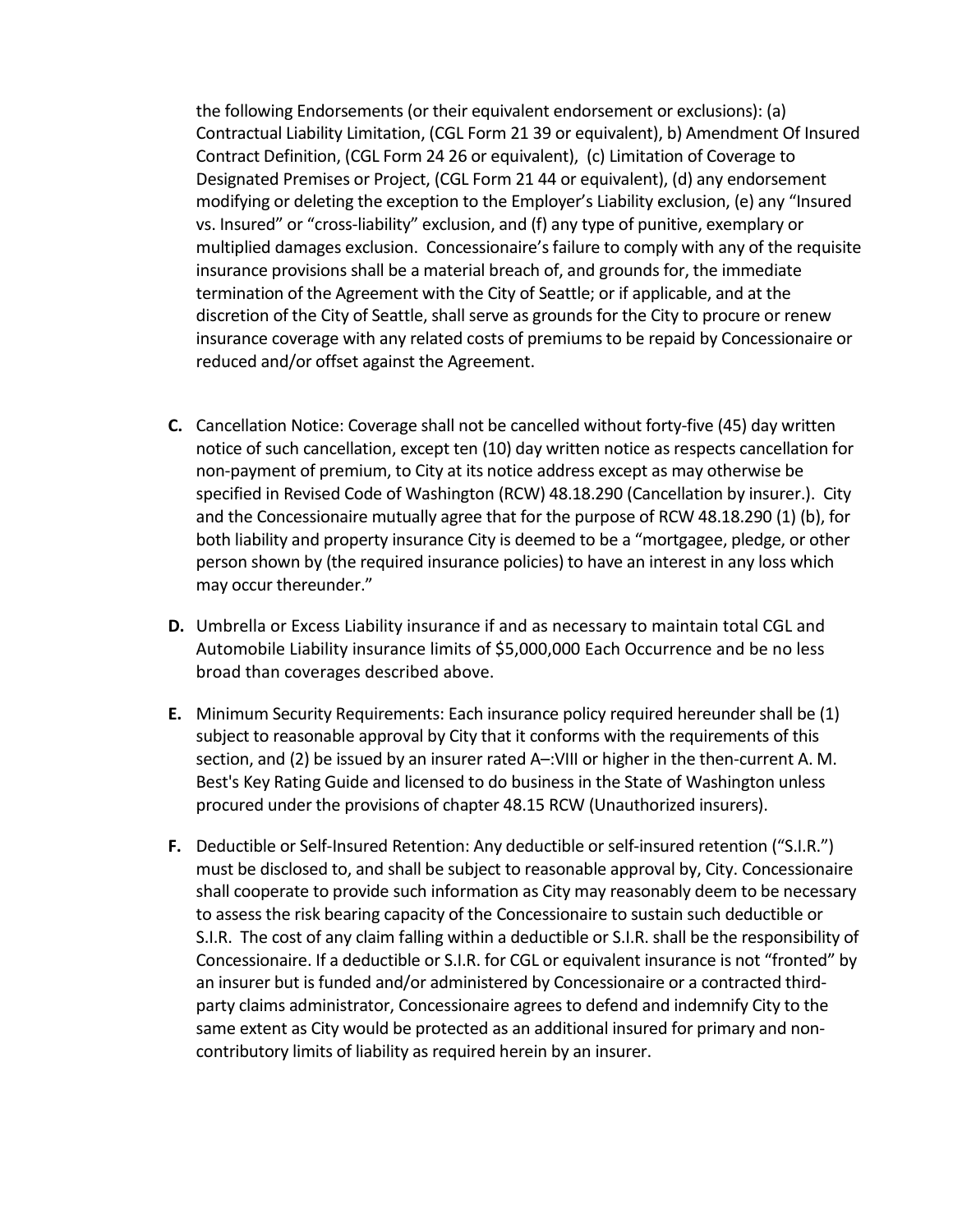**G.** CHANGES IN INSURANCE REQUIREMENTS. The City shall have the right to periodically review the adequacy of coverages and/or limits of liability in view of inflation and/or a change in loss exposures and shall have the right to require an increase in such coverages and/or limits upon ninety (90) days prior written notice to Licensor. Should Licensor, despite its best efforts, be unable to maintain any required insurance coverage or limit of liability due to deteriorating insurance market conditions, it may upon thirty (30) days prior written notice request a waiver of any insurance requirement, which request shall not be unreasonably denied.

## **3. City's Property Insurance Coverage and Limits.**

- **A.** City will maintain at its expense Property Insurance or self-insurance under which the Premises, excluding Concessionaire's Business Personal Property and Tenant Improvements, are insured throughout the Term in an amount not less than the replacement cost new thereof, against the following hazards: (i) loss from the perils of fire and other risks of direct physical loss (including earthquake), not less broad than provided by the insurance industry standard "Causes of Loss - Special Form (ISO form CP 1030 or equivalent); (ii) loss or damage from water leakage or sprinkler systems now or hereafter installed in or on the Premises; (iii) loss or damage by explosion of steam boilers, pressure vessels, or above-ground oil or gasoline storage tanks or similar apparatus now or hereafter installed on the Premises. City's Property Insurance currently is subject to a \$250,000 deductible for most claims for which Concessionaire shall be responsible only to the proportional extent to which the loss or damage is attributable to Concessionaire's negligent acts that are, or should be, covered by Concessionaire's Fire/Concessionaire Legal Liability insurance.
- **B.** During such time as Concessionaire is engaged in the performance of the Improvements or other renovation of the Premises, the Concessionaire shall maintain in full force and effect "All Risks" Builder's Risk Property insurance or equivalent for the portion of the Premises under renovation, including fire and flood, on a replacement cost new basis subject to a deductible of no more than \$50,000 each loss. In the event of a claim under the builder's risk policy, Concessionaire or its contractor(s) shall be responsible for paying any deductible under the policy if Concessionaire or any of its agents, employees, or contractors is responsible for the loss or damage. It shall be Concessionaire's responsibility to properly coordinate with City's Risk Management Division the placement of Builder's Risk Property insurance prior to any new construction on, or structural alteration of, the Premises.

City may change the terms of its insurance in Sections 3.A. and 3.B. at any time based on market conditions, with no compensation due to the Concessionaire.

**4. Waiver of Subrogation.** Unless such waiver would void the property insurance coverage to be provided pursuant to this section, City and Concessionaire waive all subrogation rights each may have against the other, or any subtenant, for damages caused by fire or other perils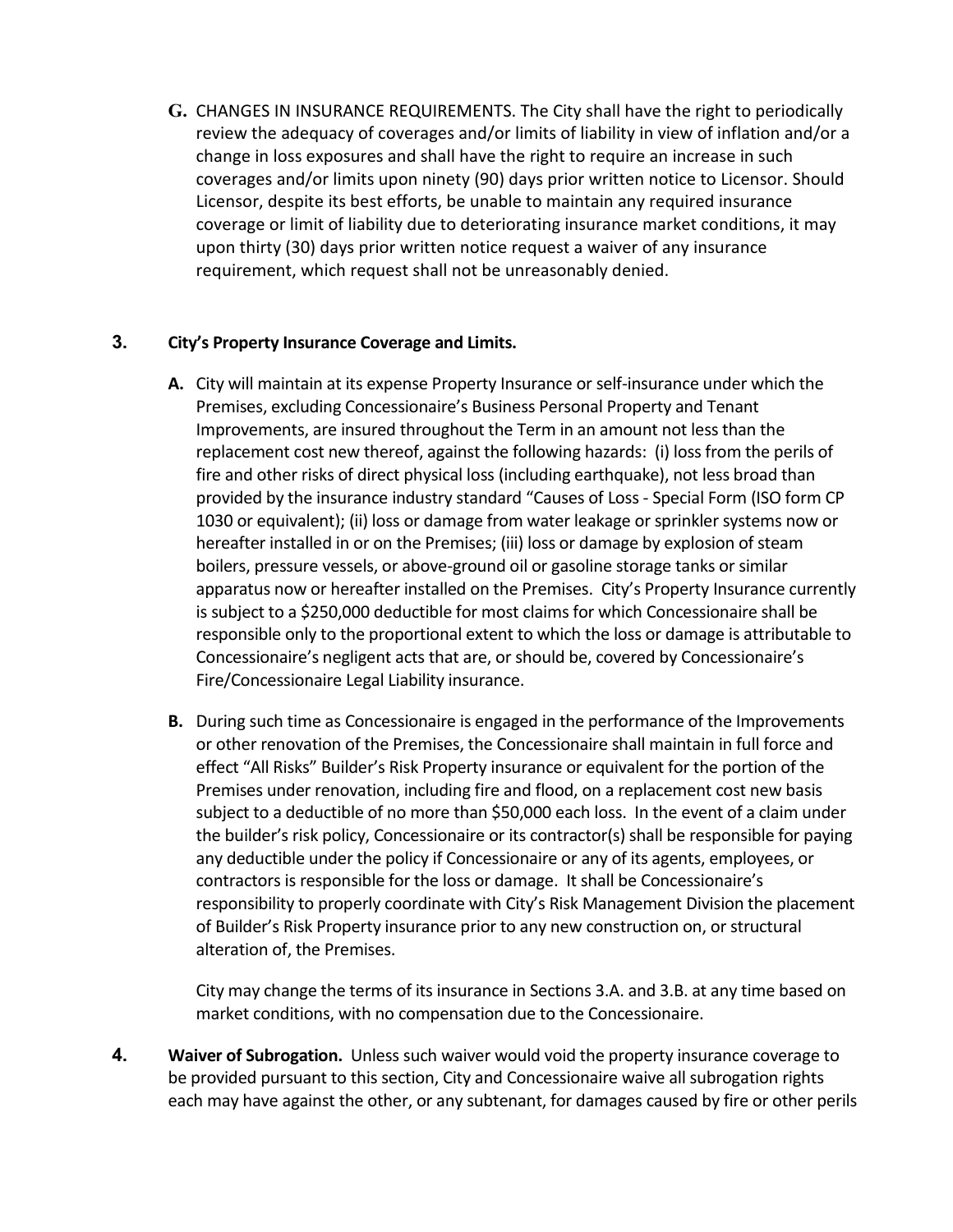to the extent covered by property insurance obtained pursuant to this section or other property insurance applicable to the Premises, except such rights as they have to proceeds of such insurance held by City or the Concessionaire or both as fiduciary. This waiver of subrogation shall be effective to a person or entity even though that person or entity would otherwise have a duty of indemnification, contractual or otherwise, whether or not the person or entity paid the insurance premium directly or indirectly, and whether or not the person or entity has an insurable interest in the property damaged.

- **5. Evidence of Insurance.** On or before the Commencement Date, and thereafter not later than the last business day prior to the expiration date of each such policy, the following documents must be delivered to City at its notice address as evidence of the insurance coverage required to be maintained by Concessionaire:
	- **A.** Certification of insurance documenting with the coverage, minimum limits and general requirements specified herein; and
	- **B.** A copy of the policy's declarations pages, showing the insuring company, policy effective dates, limits of liability and the Schedule of Forms and Endorsements specifying all endorsements listed on the policy including any company-specific or manuscript endorsements.
	- **C.** A copy of the CGL insurance policy provision(s) and endorsements expressly including the City of Seattle and its officers, elected officials, employees, agents and volunteers as additional insureds (whether on ISO Form CG 20 26 or an equivalent additional insured or blanket additional insured policy wording), showing the policy number, and the original signature and printed name of the representative of the insurance company authorized to sign such endorsement; ending receipt of the documentation specified in this Exhibit  $D -$ Insurance Requirements. Concessionaire may provide a copy of a current complete binder. An ACORD certificate of insurance will not be accepted in lieu thereof.

Evidence of Insurance as set forth above, shall be issued to:

The certificate holder shall be:

**City of Seattle c/o Seattle Parks and Recreation** Attention: Contract Administration and Support Office 300 Elliot Avenue W Seattle, WA 98119 Phone (206) 684-8008

with an electronic copy to [terri.burns@seattle.gov](mailto:terri.burns@seattle.gov)

**6. Assumption of Property Risk**. The placement and storage of Concessionaire's Business Personal Property in or about the Premises shall be the responsibility, and at the sole risk, of Concessionaire.